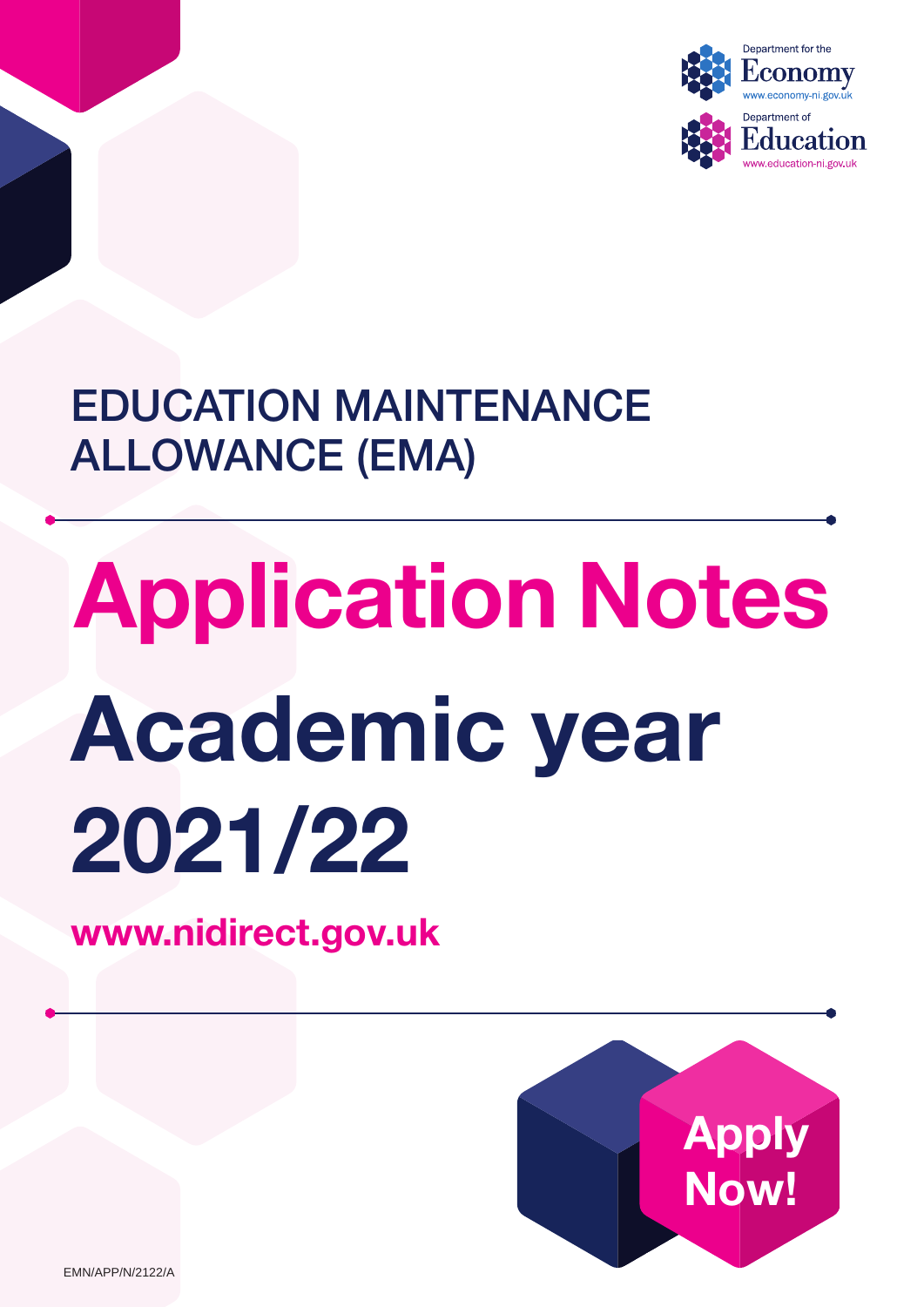## **How to use these notes**

These notes are split into sections in the same way as the EMA Application Form, so you can find the information you need faster. You should keep these notes, there's a lot of useful information in here that might come in handy throughout the year.



Where you see this icon in the application form, there's extra **information** in these notes to help you.

Where you see this icon in the application form, it means that you need to send **evidence**. These notes will tell you exactly what we need from you. You should send **photocopies** of your evidence unless otherwise stated. We will return any original documents.

### **What is EMA?**

Education Maintenance Allowance is a weekly allowance of £30 to help 16, 17, 18 and 19 year olds with the costs of further education.

Payments are made every 2 weeks as long as you continue to meet your school or college's attendance requirements. There are also 2 performance based bonuses of £100 normally paid out in January and June.

Getting EMA won't affect any benefits you or your family already receive.

This application form cannot be taken as a promise to pay any sum in respect of EMA. The amount or availability of the allowance is dependent upon satisfying all the eligibility criteria of the scheme and the appropriate government funds being in place. It is not intended to create any legitimate expectation.

## **Who can get EMA?**

#### **You could get EMA if all the following statements apply to you:**

- you're studying full-time at school or a minimum of 15 hours per week at a further education college on an eligible course;
- you're able to meet the nationality and residency requirements;
- you live in a household with an income of:
	- £20,500 or less, and you're the only young person;
		- **or**
	- £22,500 or less, **and** there's at least one other young person in your household who qualifies for Child Benefit
- you have not already received the maximum allowance for the EMA scheme; and
- you're aged 16, 17, 18 or 19 on or between 2 July 2020 and 1 July 2021.

## **Additional help and information**

For the most up-to-date information about EMA go to

**[www.nidirect.gov.uk/articles/education-maintenance-allowance-explained](http://www.nidirect.gov.uk/articles/education-maintenance-allowance-explained)** 

If you need to speak to someone about applying for EMA you can call **0300 200 7089 (Minicom: 0300 100 0615).** 

All our forms are available in Braille, large print or audio format. If you need these, you can request them by emailing your name, address and details of the format you require to **[brailleandlargefonts@slc.co.uk](mailto:brailleandlargefonts@slc.co.uk)** or call **0141 243 3686**.

## **Anything else?**

If any of your circumstances change during the academic year, you need to call us on **0300 200 7089** and let us know.

## **Armed Forces**

If you, your parent(s) or partner are serving in the armed forces, you must apply for student finance in the UK country where you were ordinarily resident when you/they enlisted unless you are permanently living in another area of the UK.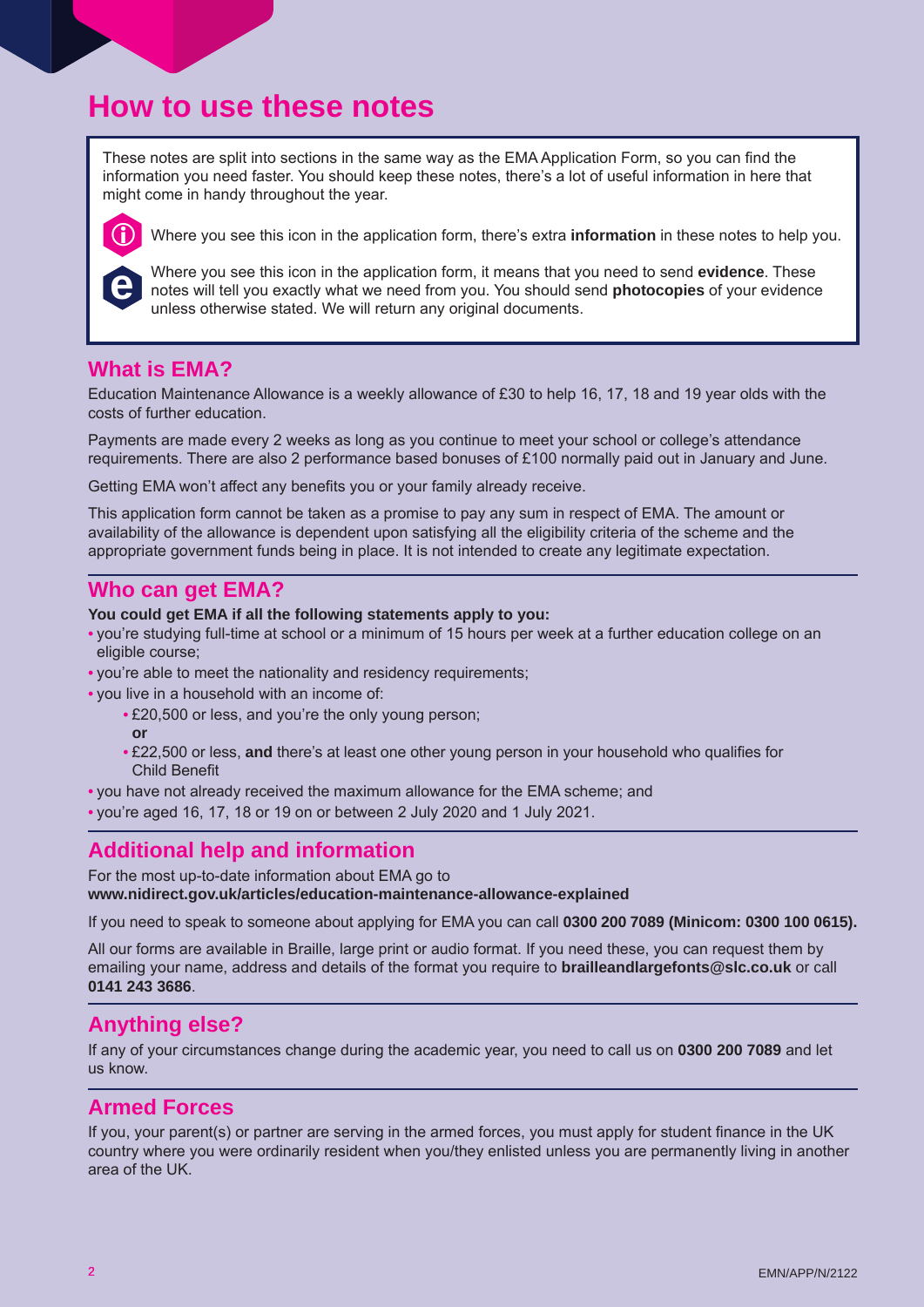## **Section 1 Agreements and consent**

#### **10 Information Usage Summary**

Student Finance ni is the student finance service provided by the Student Loans Company Limited (SLC) and the Education Authority, funded by the Northern Ireland Executive. The Department for the Economy (DfE) has made arrangements for certain functions relating to student finance applications to be exercised by SLC.

The information provided on this form will be used for the processing of the Education Maintenance Allowance application by the SLC and any subsequent administration relating to the funding. Each section that asks for your personal data is explained below:

- **Section 2 Student's details –** we will use the information you provide in this section to confirm your identity and if we need to contact you or your nominated third party.
- **Section 3 Your payment details –** we will only use the information you provide in this section if we need to make payments to you or your nominated third party.
- **Section 4 Student's school or college details –** we will use the information you provide in this section to work out if you are getting any educational funding from other sources and if are studying at a school/ college that is eligible to receive EMA.
- **Section 5 Student's nationality and residency details –** we will use the information you provide in this section to work out if you are eligible to receive EMA and to confirm your identity.
- **Section 6 Student's residence history –** we will use the information you provide in this section to work out if you are eligible to receive EMA based on your residence history.
- **Section 7 Student's independence details –** we will use the information you provide in this section to work out if you are dependent or independent. This is important because we will then be able to ask you for the specific financial information and/or evidence we need to work out if you are eligible to receive EMA.
- **Section 8 Financial details –** we will only use the information you and/or your parent(s)/partner provide in this section to work out if you are eligible for EMA based on your household income. This means sharing some of the data with HMRC.
- **Section 9 Student's family details –** we will only use the information you and your family provide in this section to work out if you are eligible for EMA based on your household income.

For further details about the way your information is used, who is responsible for it and the rights you have in connection with it, please refer to our Privacy Notice available online at

#### **[www.nidirect.gov.uk/publications/education-maintenance-allowance-application-forms-and](http://www.nidirect.gov.uk/publications/education-maintenance-allowance-application-forms-and-guidance-note)[guidance-notes](http://www.nidirect.gov.uk/publications/education-maintenance-allowance-application-forms-and-guidance-note)**

If you don't have internet access, please call us on **0300 200 7089** and we can send a copy to you.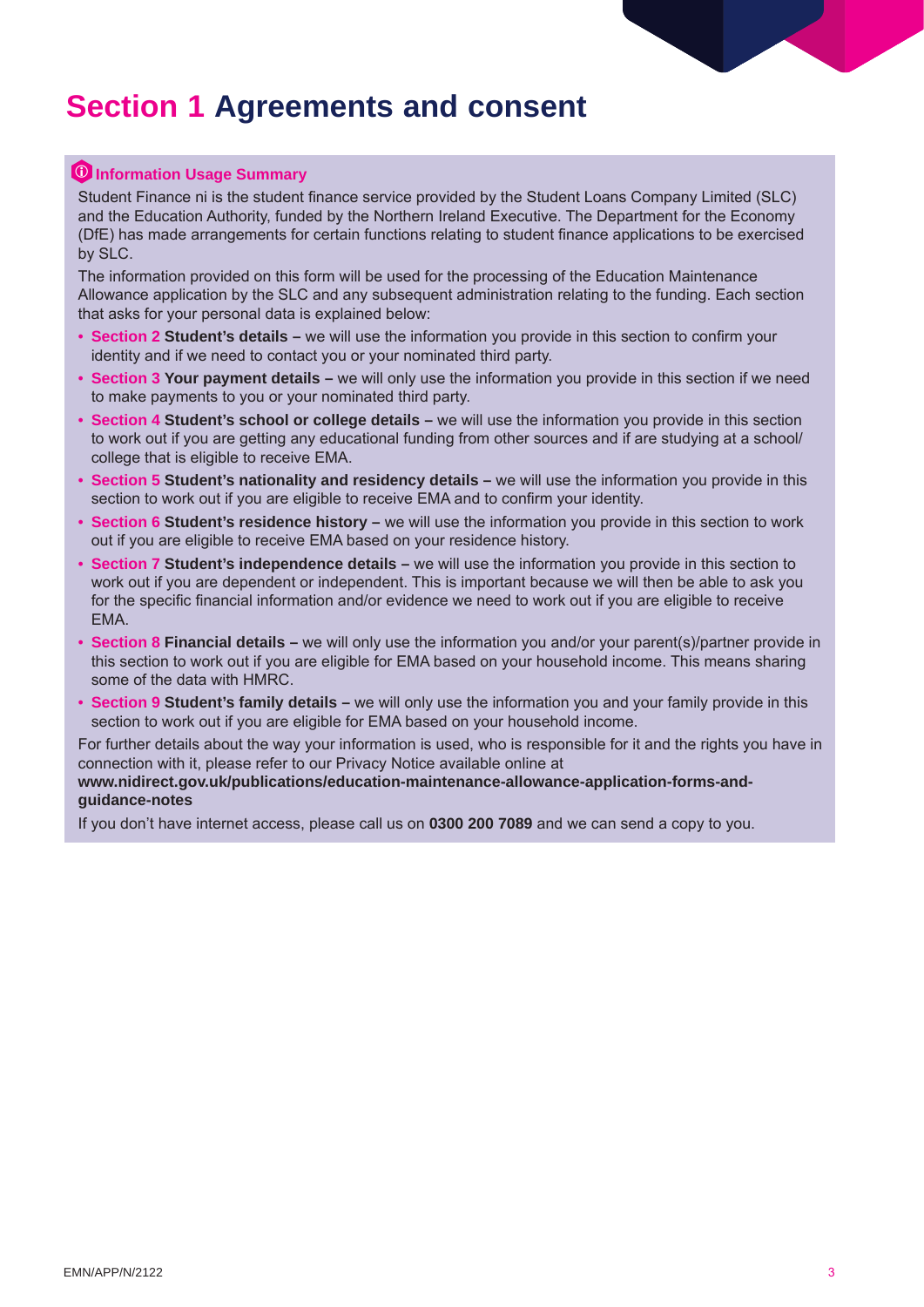## **Section 1 Agreements and consent (continued)**

**1.1**  Authorised third party

<sup>o</sup>

 $\boldsymbol{\Theta}$ 

By authorised third party we mean someone who is authorised to act and/or receive payments on the student's behalf. Evidence is required such as documentation from a local authority or a Power of Attorney. **See 1.2 below.** 

#### **1.2** Authorised third party **We need to see proof that you are authorised to act and/or hold funds on behalf of the student, send us:**

• documentation from a public body (for example the Department of Health) or a Power of Attorney confirming that you are authorised to act and/or accept payments on the student's behalf.

#### **Examples include:**

- a statement of the student's special educational needs; **or**
- a letter showing you receive Disability Living Allowance (DLA) on behalf of the student; **or**
- a letter showing you receive a Personal Independence Payment (PIP) on behalf of the student.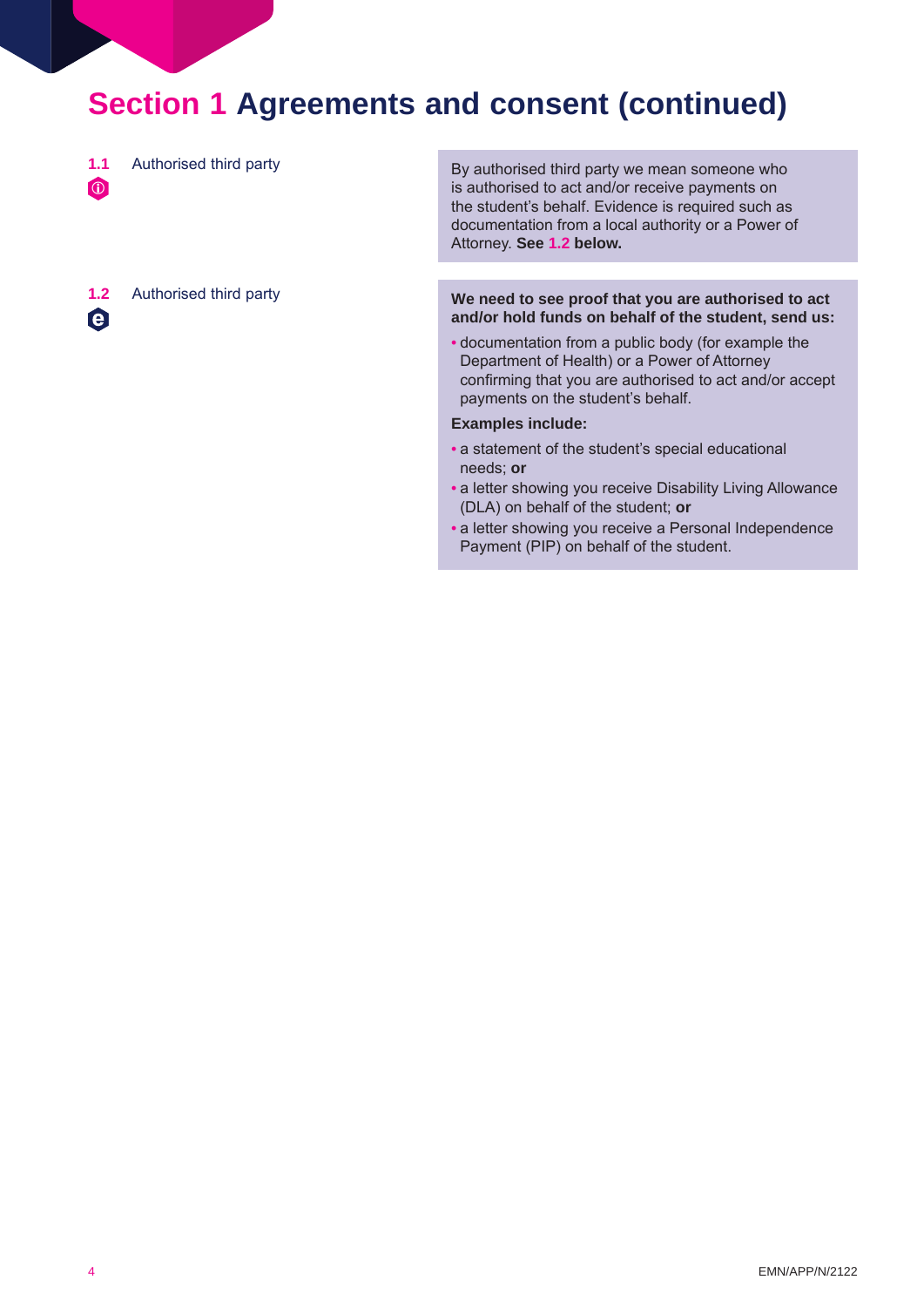## **Section 2 Student's details**

 $\boldsymbol{\Theta}$ 

#### **2.2** Personal details **We need proof of your age and identity, provide one of the following:**

- your valid UK passport details as requested in section 5 of the application form; **or**
- your **original** valid ROI/non-UK passport; **or**
- your **original** birth/adoption certificate; **or**
- your **original** Biometric Residence Permit.

We will use your Biometric Residence Permit to validate your identity and residency status, no other data from it will be used or stored.

If you provide your valid UK passport details in section 5 you do not need to send us your passport.

If your UK passport has expired you must send your **original** UK birth or adoption certificate.

#### **If your name has changed from the one shown on your documents, you'll need to also send us proof of your name change, this can be either:**

- your marriage certificate; **or**
- a deed poll.

All evidence items you send must be **originals**.

#### **2.3** Contact details **We need photocopied proof that you live at this address, send us:**

- a gas, electricity or similar bill, dated within the last three months; **or**
- your Rates letter for the current year; **or**
- your Tax Credit Award Notification.

**The proof can be in your parent's/guardian's/ partner's name.** 

 $\boldsymbol{\Theta}$ 

EMN/APP/N/2122 5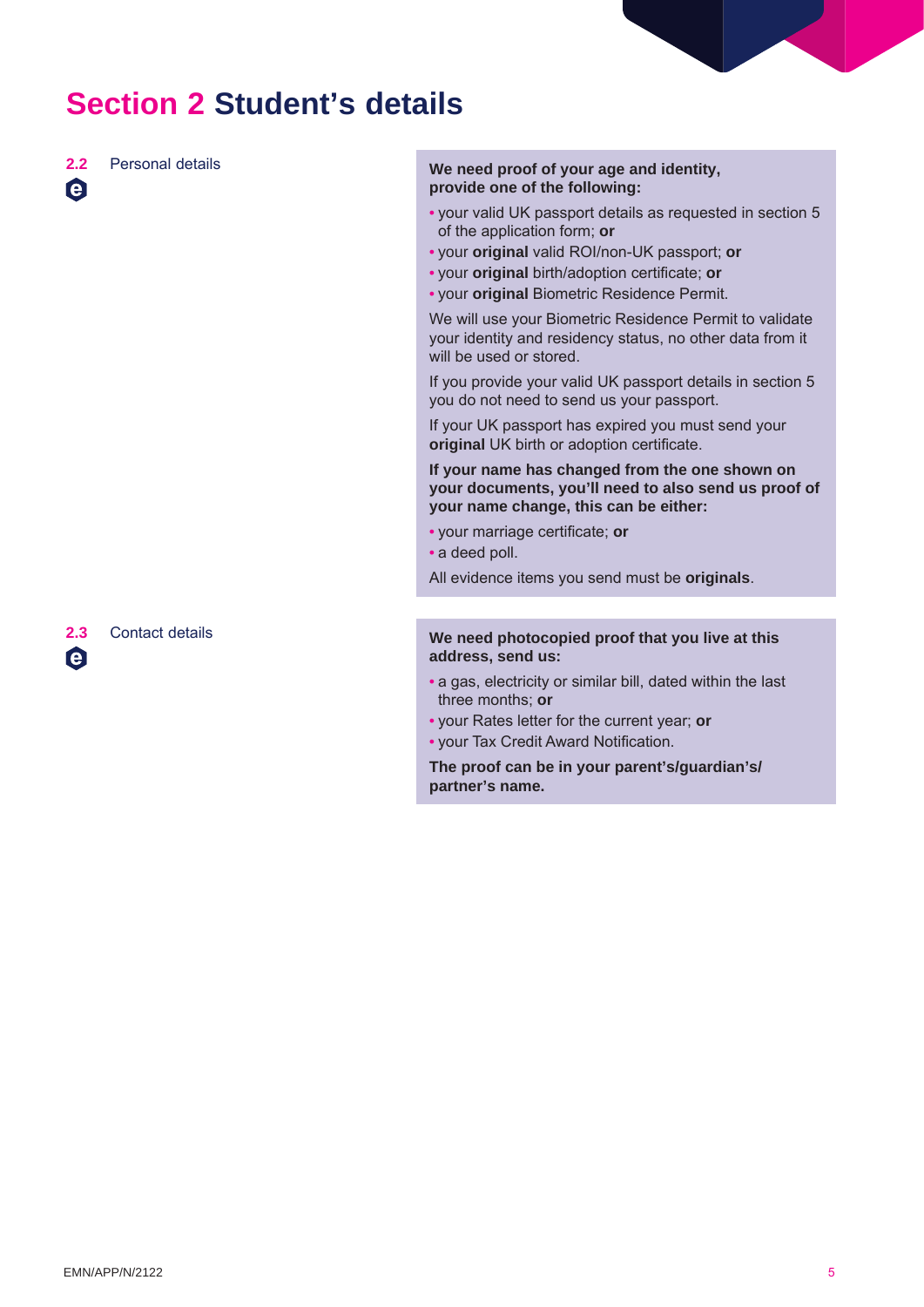## **Section 4 Student's school or college details**

- **4.1** Already receiving/approved for a
- Further Education (FE) Award from the Department for the Economy or a Department of Agriculture, Environment and Rural Affairs (DAERA) Bursary?  $\bigcirc$

You cannot receive EMA payments for the course you are applying for if you have been approved for, or are currently receiving, either of these types of funding.

If you are found to be in receipt of EMA and either of these funding sources you will have to repay any EMA payments you've received.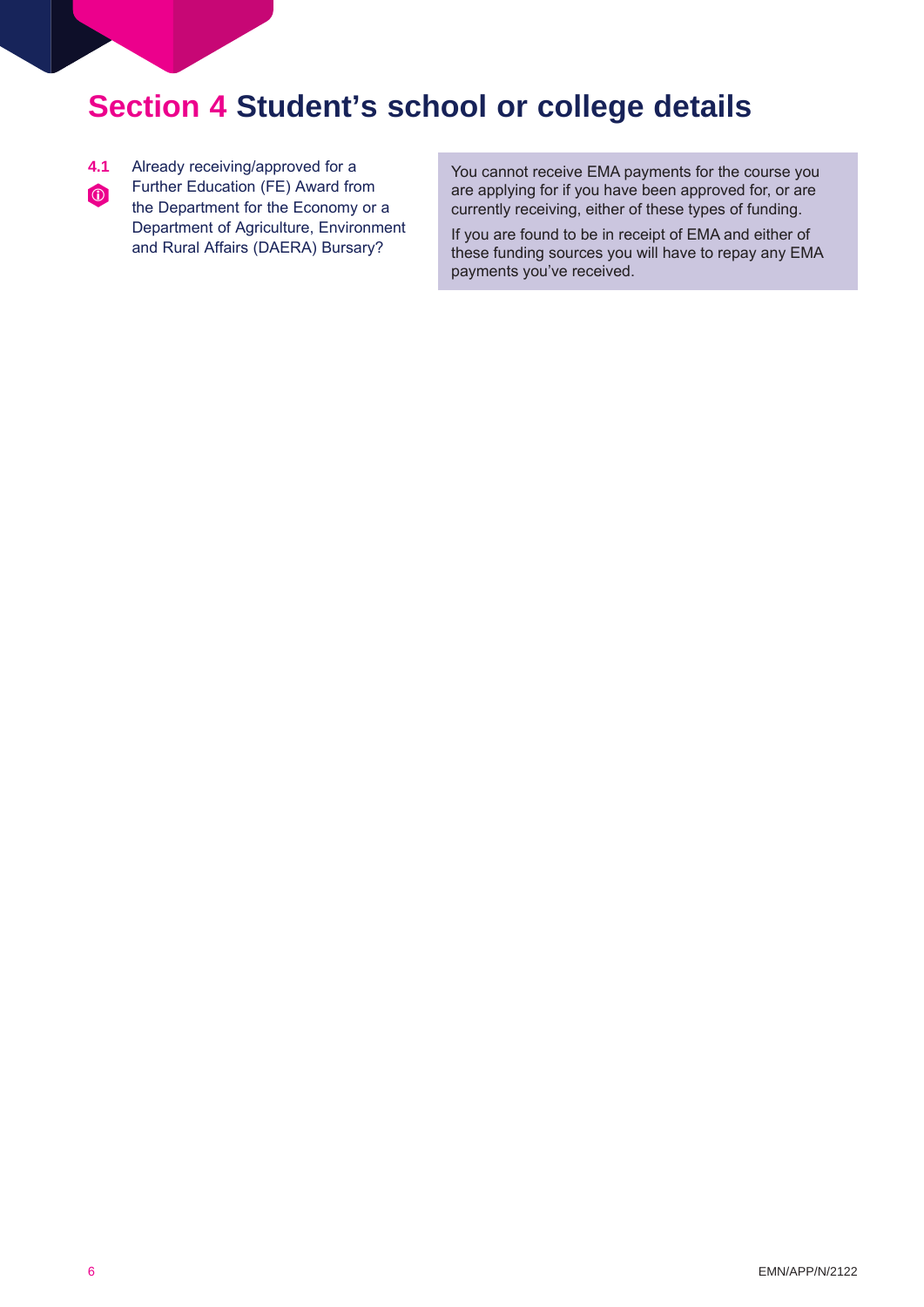## **Section 5 Student's nationality and residency details**



**e** 

#### **EU and EEA nationals**

An up to date list of all EU and EEA member countries is available at: **<www.homeoffice.gov.uk>** 

**Ordinarily resident**<br> **D** By 'ordinarily resident' we mean that you normally and lawfully live in the UK, EEA, Switzerland and Gibraltar through choice. If you have moved to the UK for education purposes, you must have been ordinarily resident in the EEA, Switzerland and Gibraltar prior to becoming ordinarily resident in the UK.

#### **Break in residency**

If you have not been ordinarily resident you may still be eligible for funding if you can show the break was temporary and you were planning on returning to the UK. If the break in residency was due to active service in the Armed Forces, you are still considered to be resident in the UK.

#### **Examples of acceptable temporary breaks are: You need to send us evidence which can include but is not limited to:**

- 
- -
- gap year a letter from your learning provider confirming your gap year
- voluntary work overseas • a letter from the employer on headed paper confirming your • parents working abroad on a temporary employment and the dates worked
	- temporary contract of employment a letter from the Armed Forces if applicable
		- temporary visas or work permits in addition to the above

You must also be resident in Northern Ireland on the first day of the first academic year of your course to be able to get EMA. If you need to send us your Biometric Residence Permit as evidence for any question in this section, be assured that we will only use it to validate your identity and residency status, no other data from it will be used or stored.

 $\boldsymbol{\Theta}$ 

e

**5.1** UK National **If you hold a valid UK passport enter these details. This** means you don't need to send your passport to us.

> If you don't hold a valid UK passport, you need to send us your original birth certificate.

We are unable to accept an expired passport as proof of your identity.

**5.2 Irish Citizen <b>1.1.** You need to send us:

- your original valid ROI passport; or
- your original birth certificate.

We are unable to accept an expired passport as proof of your identity.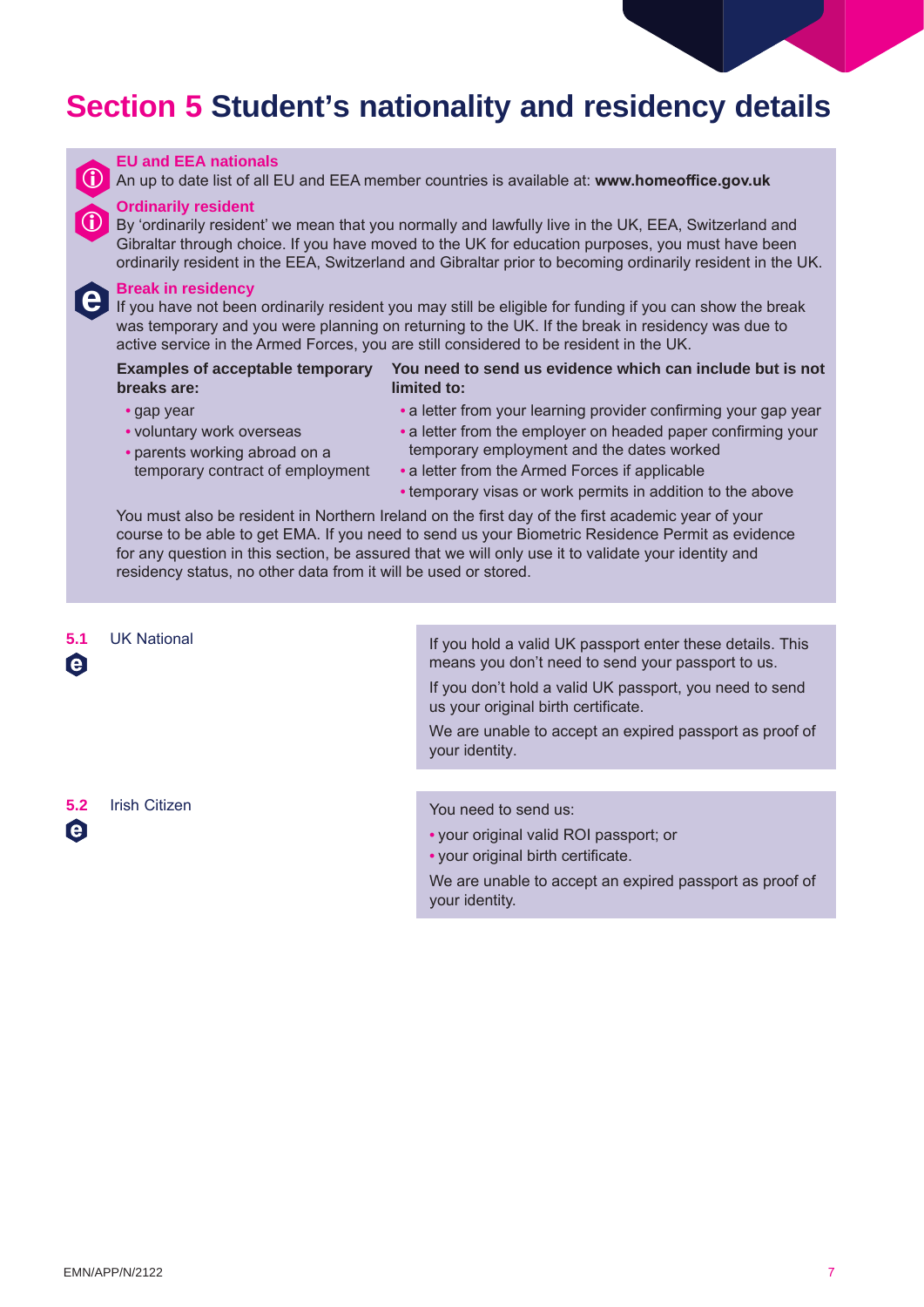- **5.3**  Family member of a UK national By family member, you must be the:
- **5.4**   $\boldsymbol{\Theta}$

- husband, wife, civil partner;
- child or step-child

of a UK national.

If you answer 'Yes' to this question, you must provide evidence to show you are the family member of a UK national by sending their passport.

You must also send proof of your relationship to the UK national. This may be:

- your marriage or civil partnership certificate; or
- a birth certificate showing your name and the UK national's name; and
- the marriage or civil partnership certificate if you or the UK national are a step-child.

If you are claiming student finance as the child or step-child of a UK national, the term 'child' means a person 'under the age of 21; or dependants of the person or the person's spouse or civil partner.'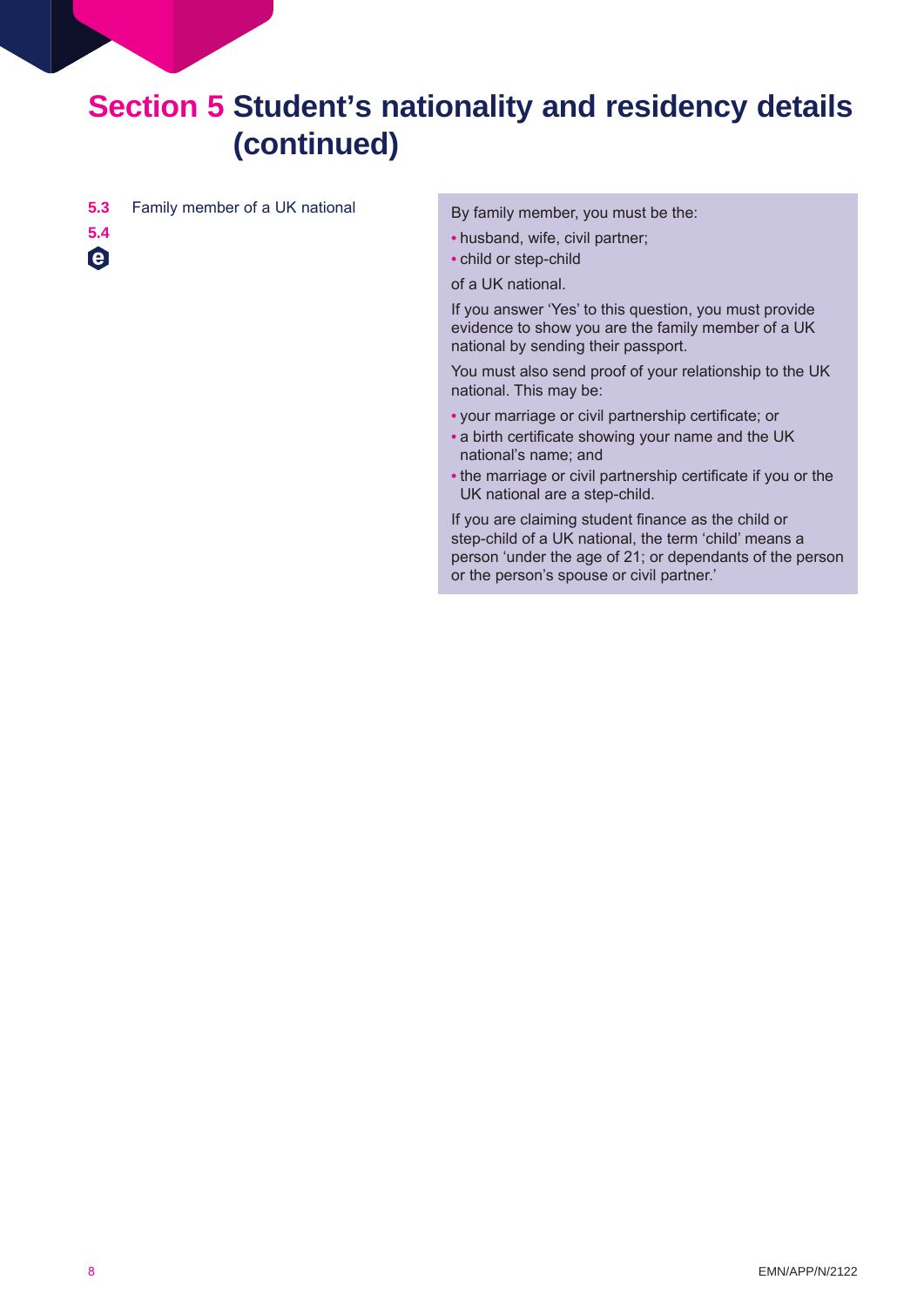

**5.5** 'Settled or pre-settled status' **Evidence of your identity** 

 $\boldsymbol{\Theta}$ 

Send us your original passport or national identity card.

**Evidence that you have Settled status or Pre-settled status under the EU Settlement Scheme** 

To prove your immigration status, you need to provide us with confirmation of your EU Settlement Scheme status from the Home Office, and a share code.

Go to **<www.gov.uk/view-prove-immigration-status>** to generate the code.

Once generated, the code will expire after 30 days. You should return your application form as soon as you generate your share code so we can check your status within the 30 days.

When giving your share code, we will check the details with the Home Office and confirm the information you have provided.

#### **Evidence that you are a family member of an EU national**

(This evidence is not required if you have settled status and have been living in the UK and Islands for three years before the first academic year of your course.)

To get student finance as the family member of an EU national, you must have been granted settled status or pre-settled status through the EU Settlement Scheme.

By family member, you must be the:

- husband, wife, civil partner;
- child or step-child

of an EU national.

You must provide evidence to show you are the family member of an EU national by sending their original EU passport or national identity card.

You must also send proof of your relationship to the EU national. This may be:

- your marriage or civil partnership certificate; or
- a birth certificate showing your name and the EU national's name; and
- the marriage or civil partnership certificate if you or the EU national are a step-child.

If you are claiming student finance as the child or stepchild of an EU national, the term 'child' means a person 'under the age of 21; or dependants of the person or the person's spouse or civil partner.'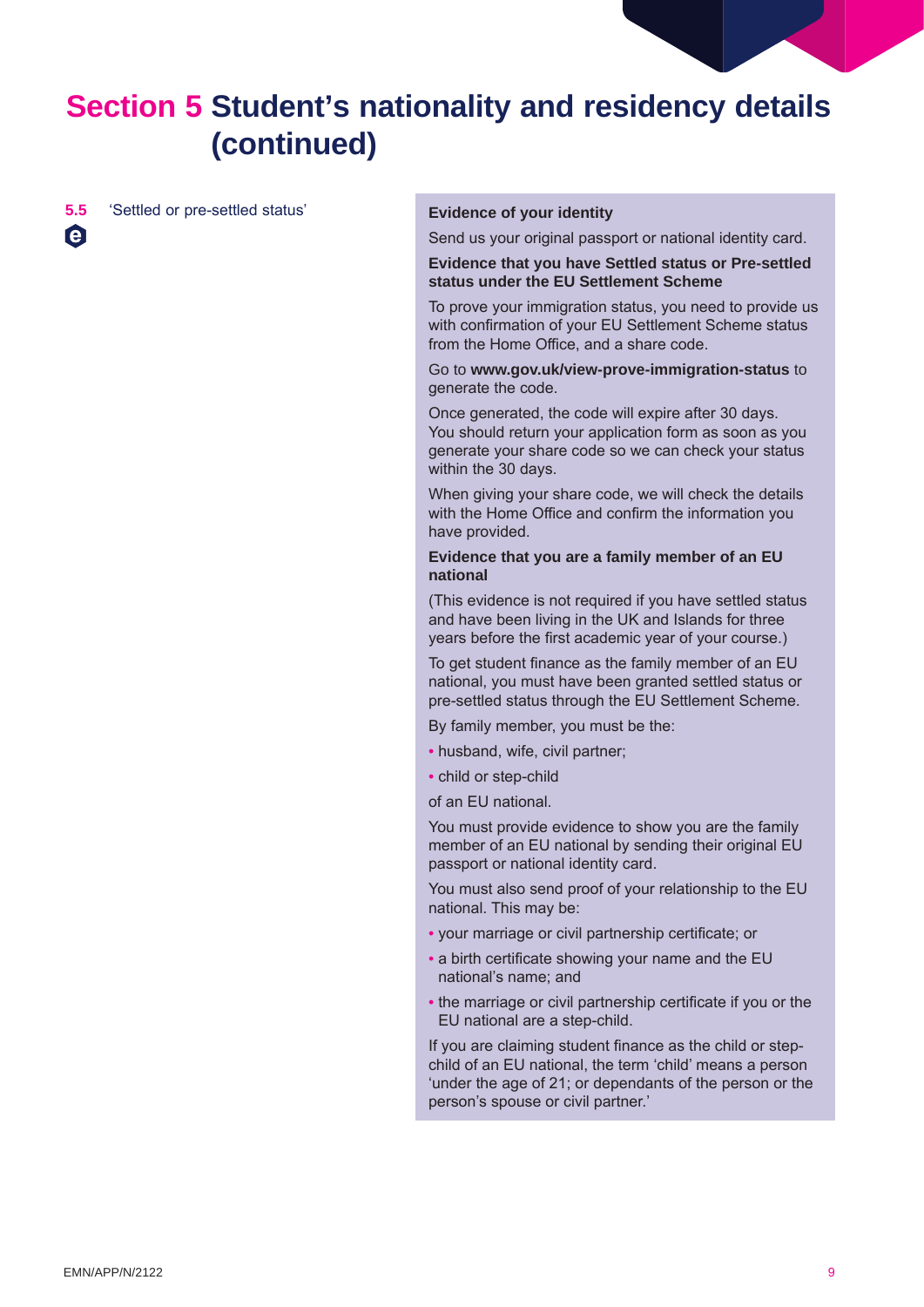$\boldsymbol{\Theta}$ 

**5.6** Child of a Swiss National Your parent or step-parent must have been granted settled or pre-settled status through the EU Settlement Scheme. You must have pre-settled status and be ordinarily resident in the UK, Gibraltar, EEA or Switzerland for three years prior to the first day of your first academic year.

> If you answer 'Yes' to this question, you must provide evidence to show that you are the child of a Swiss national by sending us your parent's original passport or national identity card. You must also send us your birth certificate or equivalent.

> To get student finance as the child of a Swiss national, your Swiss national parent must be resident in the UK on the first day of the academic year of your course. We need a signed letter from your Swiss national parent stating their UK address, and that they live there on the first day of the first academic year of your course. They must also send one of the following documents:

- Bank statement
- Payslip
- Tenancy agreement/mortgage statement
- Utility bill
- Local authority correspondence
- Government department correspondence

To prove your immigration status, you need to provide us with confirmation of your EU Settlement Status award from the Home Office, and a share code. To prove your parent or step-parent's immigration status, you need to provide us with their date of birth and share code. Go to **[www.gov.uk/view-prove-immigration-status](http://www.gov.uk/view-prove-immigration-status)**  to generate the codes. Once generated, the codes will expire after 30 days. You should return your application form as soon as you generate your share code so we can check your status within the 30 days.

When giving your share codes, we will check the details with the Home Office and confirm the information you have provided.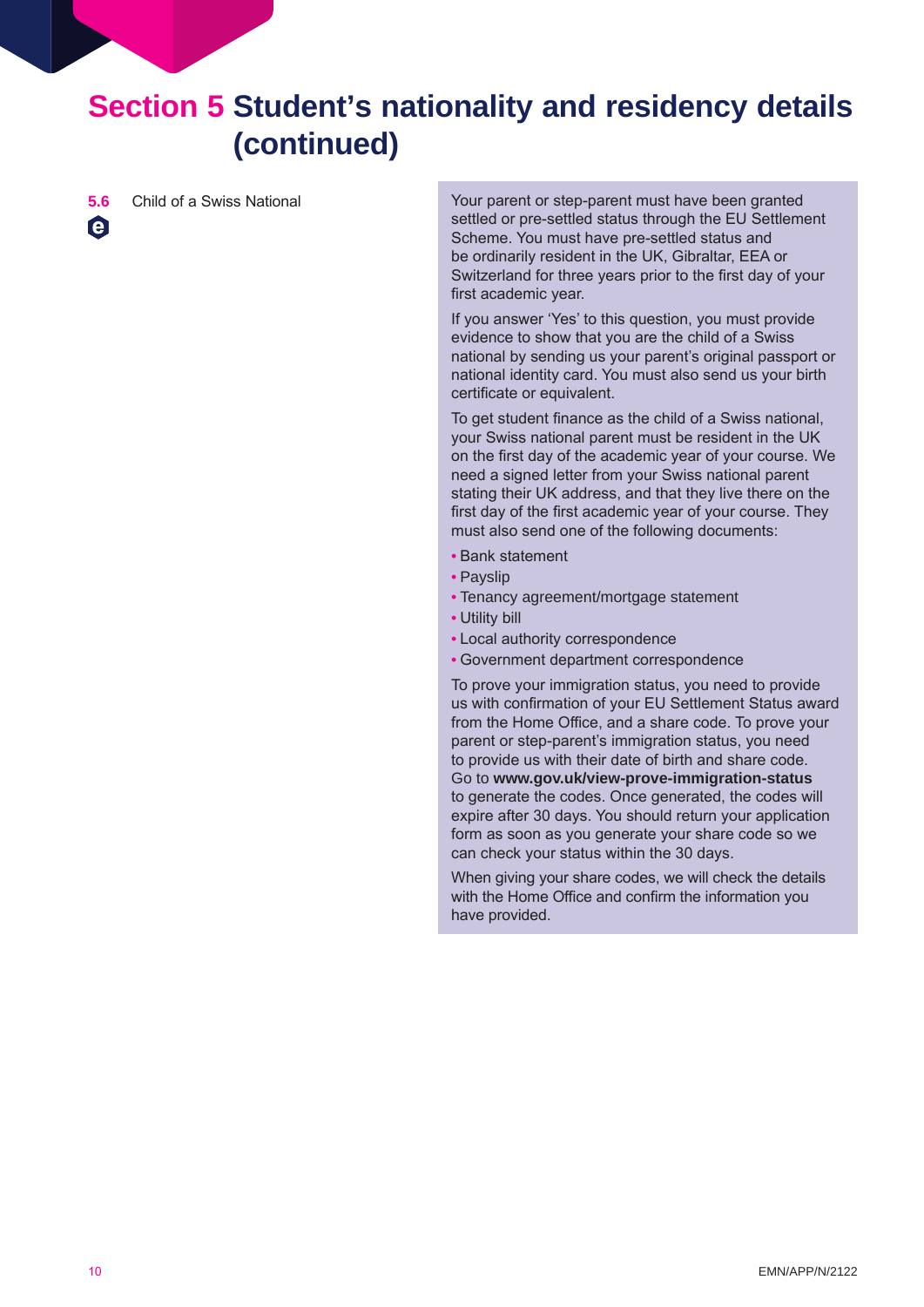**5.7** Family member of an Irish citizen or Person of Northern Ireland e

To get student finance as the family member of an Irish citizen or a Person of Northern Ireland, you must have been granted settled status or pre-settled status through the EU Settlement Scheme.

By family member, you must be the:

- husband, wife, civil partner;
- child or step-child

of an Irish citizen or a Person of Northern Ireland.

You must provide evidence to show you are the family member of an Irish citizen or a Person of Northern Ireland by sending their original EU passport or national identity card.

You must also send proof of your relationship to the Irish citizen or a Person of Northern Ireland. This may be:

- your marriage or civil partnership certificate; or
- a birth certificate showing your name and the EU national's name; and
- the marriage or civil partnership certificate if you or the EU national are a step-child.

If you are claiming student finance as the child or step-child of an Irish citizen or a Person of Northern Ireland, the term 'child' means a person 'under the age of 21; or dependants of the person or the person's spouse or civil partner.'

To prove your immigration status, you need to provide us with confirmation of your EU Settlement Status award from the Home Office, and a share code. Go to **[www.gov.uk/view-prove-immigration-status](http://www.gov.uk/view-prove-immigration-status)** to generate the codes. Once generated, the codes will expire after 30 days. You should return your application form as soon as you generate your share code so we can check your status within the 30 days.

When giving your share codes, we will check the details with the Home Office and confirm the information you have provided.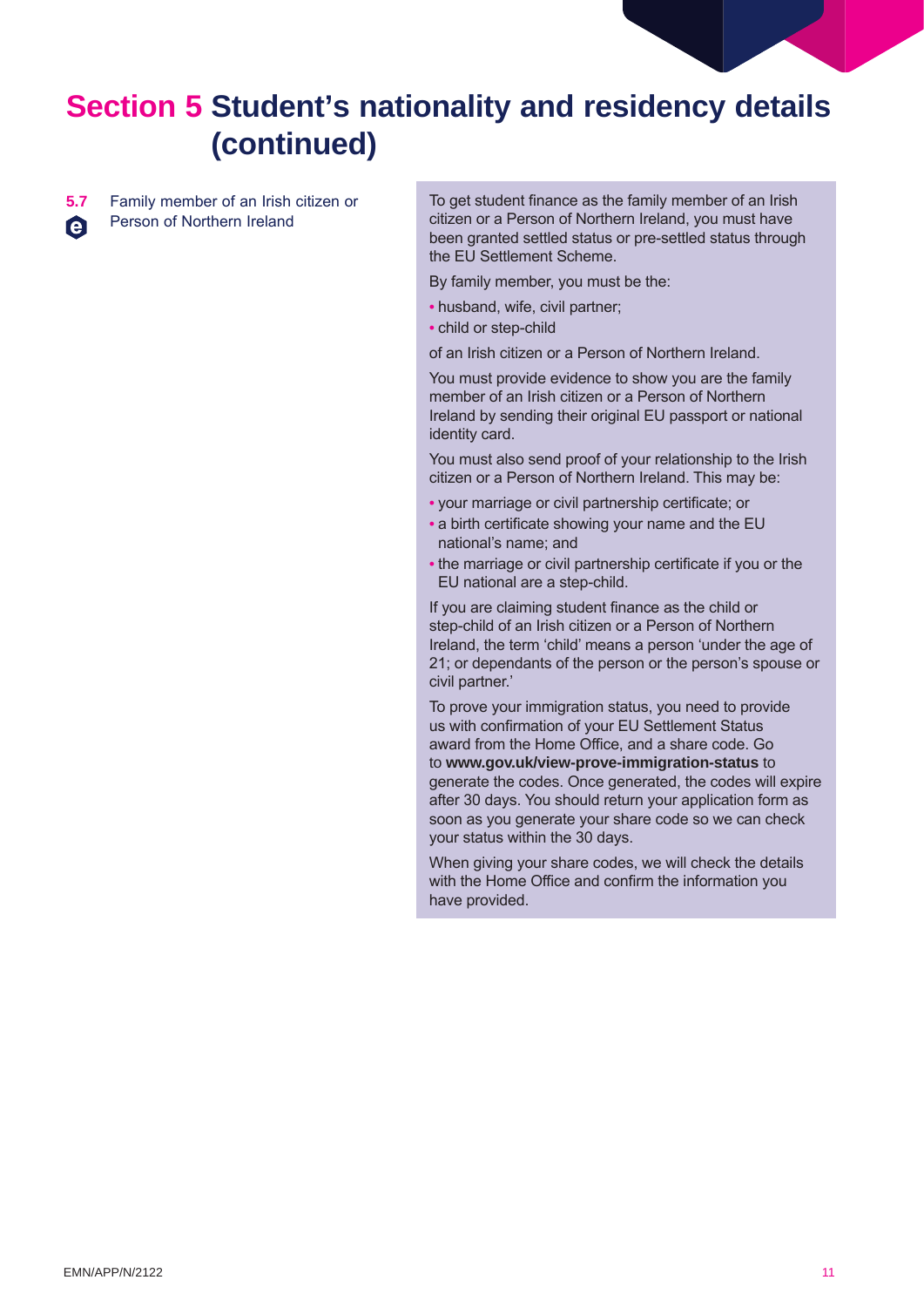$\boldsymbol{\Theta}$ 

**5.8 EEA** or Swiss national Migrant Worker To get student finance as the family member of an EEA or Swiss national who is working, has worked or is looking for work in the UK, you and your family member must have been granted pre-settled status through the EU Settlement Scheme.

> The EEA or Swiss national must provide proof of their nationality with their original passport or national identity card. You must also send us your birth certificate or equivalent.

As proof of the current employment status of the EEA or Swiss national who is working, has worked or is looking for work, one of the following must be provided as evidence:

- A P60 or a letter from employer if currently working.
- Audited accounts, tax returns or details of income if selfemployed.
- A letter from employer confirming the intention to continue working whilst studying.
- P45, P60 or letter from previous employer if currently looking for work or previously worked in the UK.

If your child, son or daughter-in-law or child's civil partner is the worker you must be dependent on them.

For children of EEA workers, the term 'child' means a person 'under the age of 21; or dependant of the person or the person's spouse or civil partner.' This does not apply in cases where the EEA worker parent has died or left the UK and the child is staying on in the UK to finish their education.

To prove your immigration status, you need to provide us with confirmation of your EU Settlement Status award from the Home Office, and a share code. To prove your family member's immigration status, you need to provide us with their date of birth and share code. Go to **<www.gov.uk/view-prove-immigration-status>** to generate the codes. Once generated, the codes will expire after 30 days. You should return your application form as soon as you generate your share code so we can check your status within the 30 days.

When giving your share codes, we will check the details with the Home Office and confirm the information you have provided.

You do not need to provide a share code if:

- you are an Irish citizen; or
- you or your family member has a frontier worker permit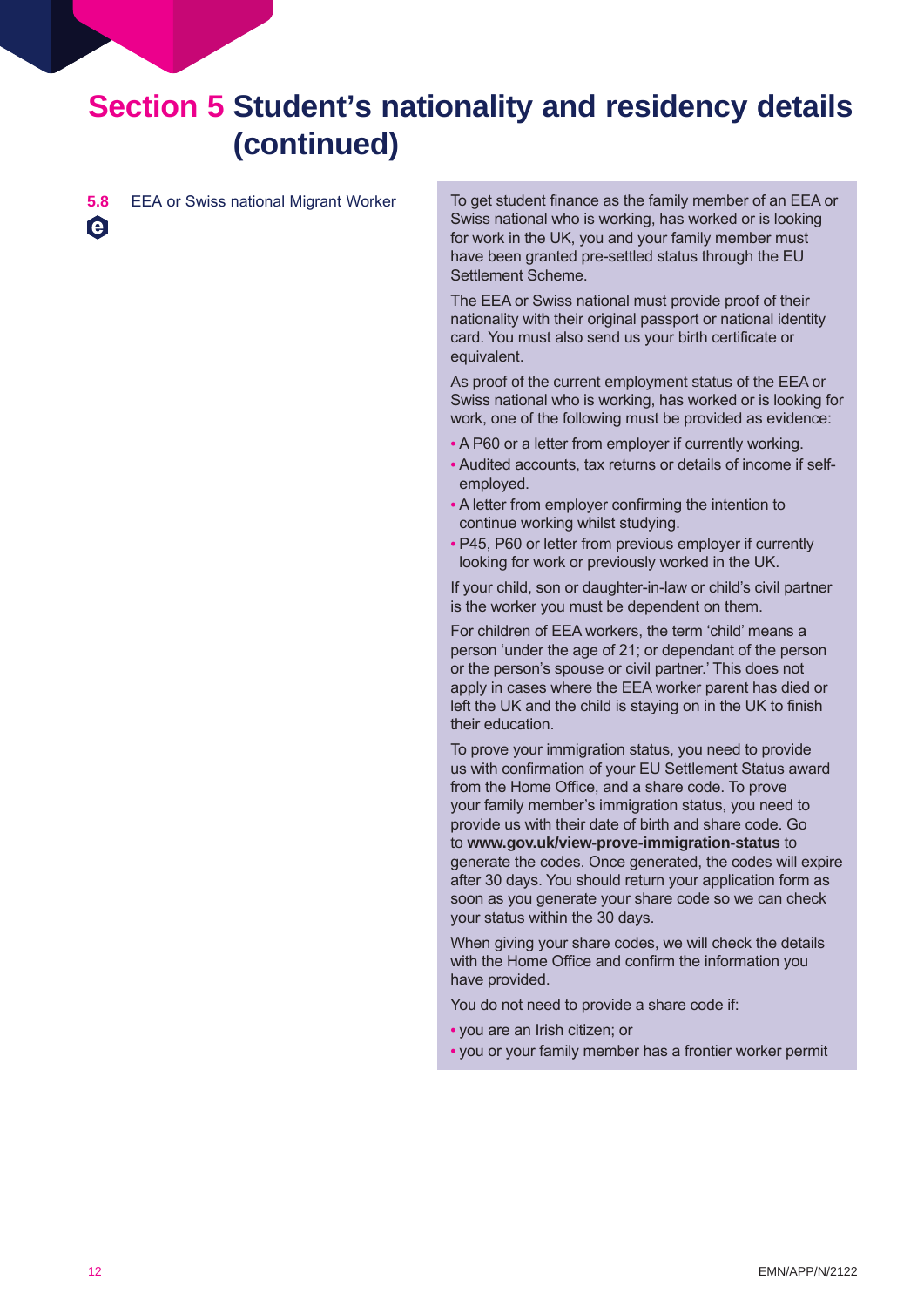**5.9** Settled status (indefinite leave to remain or right of abode)  $\boldsymbol{\Theta}$ 

'Settled status' means that you can live in the UK permanently without the Home Office placing any restrictions on how long you may remain.

You are free from any restriction if any of the following apply:

- You are a British citizen.
- You have been granted 'indefinite leave to remain'.

• You have a right of abode in the UK.

Further information about immigration issues can be obtained from the Home Office at **<www.homeoffice.gov.uk>**

If you do not have a British passport or Biometric Residence Permit which confirms your immigration status, but you have a letter from the Home Office which does, please send this letter with your application form.

We will only use your Biometric Residence Permit to validate your identity and residency status, no other data from it will be used or stored.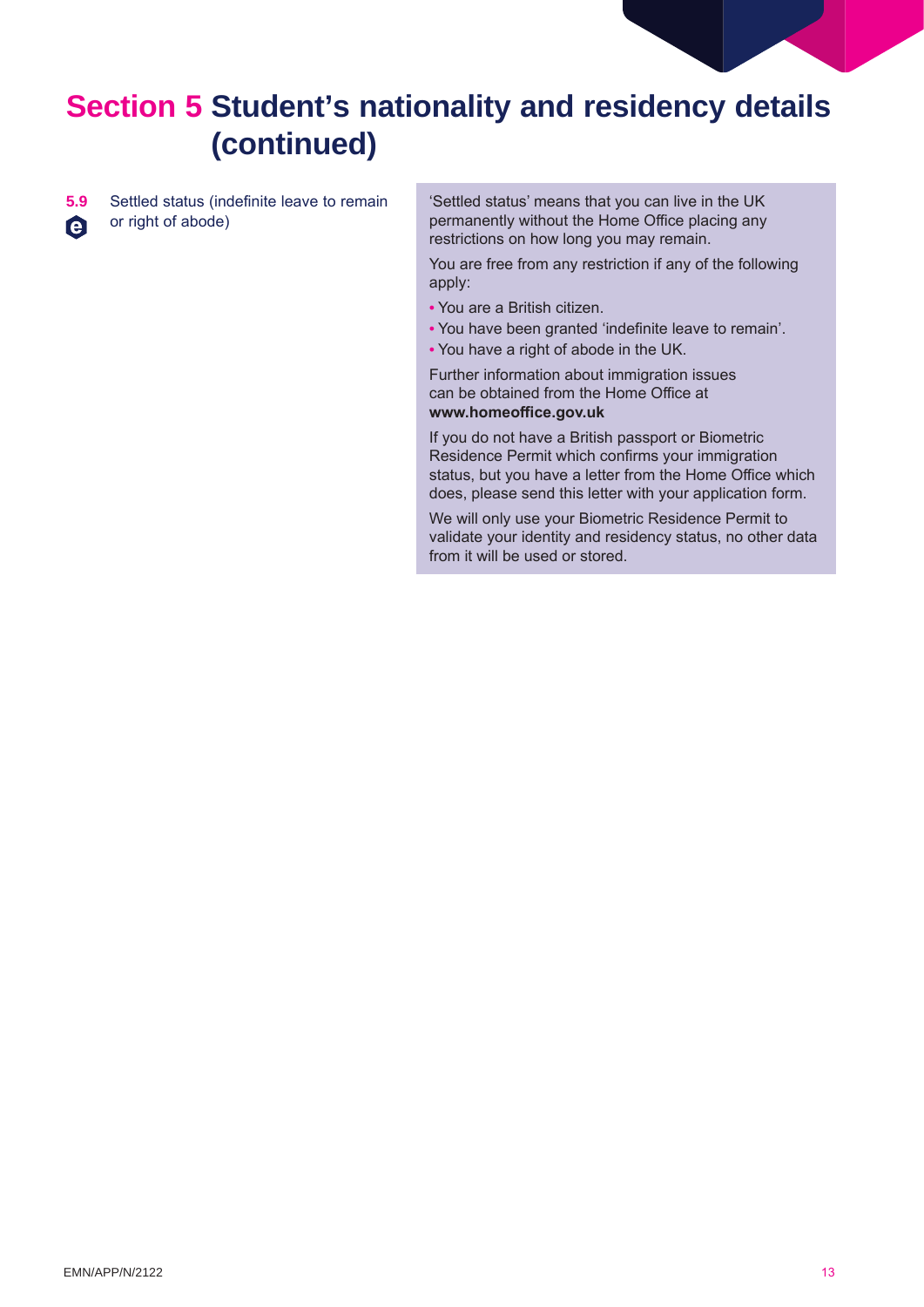- **5.10** Discretionary Leave to Remain failed asylum application
- **5.11** Discretionary Leave to Remain -
- no asylum application **e**

#### If you or your:

- husband, wife, civil partner; or
- parent(s), step-parent

have Discretionary Leave to Remain in the UK:

- as a result of a failed application for asylum; or
- where no application for asylum has been made

the Home Office will have sent you or them a letter and an immigration status document confirming this.

Please send the original Home Office letter and immigration status document, normally a passport or Biometric Residence Permit of the person who holds Discretionary Leave to Remain. You should also send evidence of your relationship to the person who holds this status if it is not you.

We will only use your Biometric Residence Permit to validate your identity and residency status, no other data from it will be used or stored.

If you are claiming student finance as the child or step-child of someone who has been granted this status, you will only be considered a 'child' if you were under the age of 18 at the time of your parent's application to the Home Office.

If you are claiming student finance as the husband, wife or civil partner of someone who has been granted this status, you must have been their husband, wife or civil partner at the time of their application.

#### **Expiry date**

- If you or your:
- husband, wife, civil partner; or
- parent(s), step-parent

were granted Discretionary Leave to Remain without an expiry date, you should mark the expiry date box as N/A (not applicable).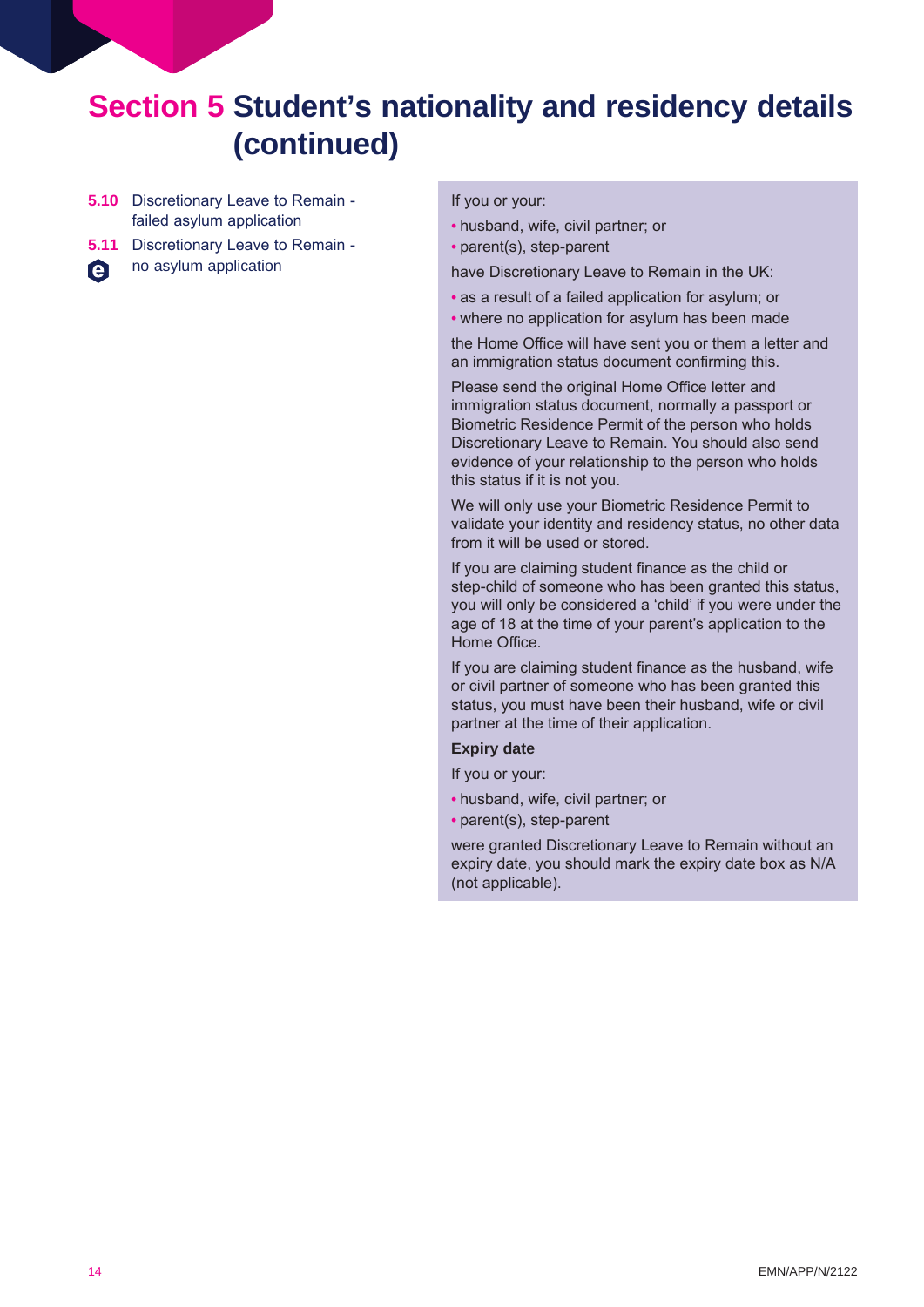

**5.12** Stateless Person **If you or your:** 

 $\boldsymbol{\Theta}$ 

- husband, wife, civil partner; or
- parent(s), step-parent

have been granted 'Leave to Remain' as a Stateless Person in the UK, you or they, will have received a letter and an immigration status document from the UK Home Office confirming this.

Please send the original Home Office letter and Biometric Residence Permit of the person who has been granted 'Leave to Remain' as a Stateless Person. You should also send evidence of your relationship to the person who has been granted 'Leave to Remain' as a Stateless Person if it is not you.

We will only use your Biometric Residence Permit to validate your identity and residency status, no other data from it will be used or stored.

If you are claiming student finance as the child or step-child of a person granted 'Leave to Remain' as a Stateless Person, you will only be considered a 'child' if you were under the age of 18 at the time of your parent's application to the UK Home Office.

If you are claiming student finance as the husband, wife or civil partner of someone who has been granted 'Leave to Remain' as a Stateless Person, you must have been their husband, wife or civil partner at the time of their application.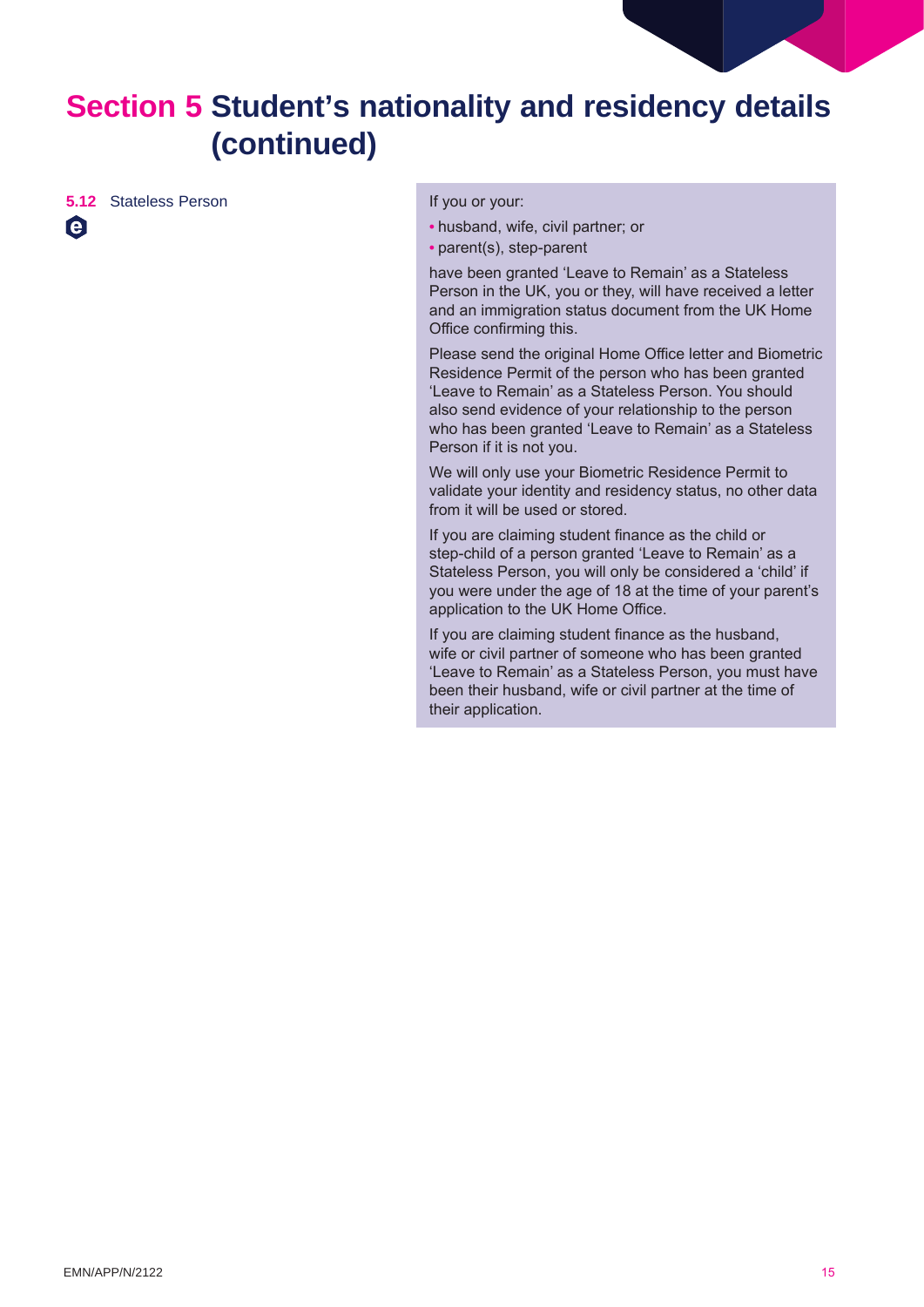**5.13** Refugee Status **If you or your:** 

 $\boldsymbol{\Theta}$ 

• husband, wife, civil partner; or

• parent(s), step-parent

have successfully applied for refugee status in the UK under the terms of the 1951 United Nations Convention on Refugees, and you or they have been granted refugee status, the Home Office will have sent you or them a letter and an immigration status document confirming this.

Please send the original Home Office letter and immigration status document, normally a passport or Biometric Residence Permit of the person who holds refugee status. You should also send evidence of your relationship to the person who holds refugee status if it is not you.

We will only use your Biometric Residence Permit to validate your identity and residency status, no other data from it will be used or stored.

If you are claiming student finance as the child or step-child of a refugee, you will only be considered a 'child' if you were under the age of 18 at the time of your parent's application to the Home Office.

If you are claiming student finance as the husband, wife or civil partner of a refugee, you must have been their husband, wife or civil partner at the time of their application for asylum.

#### **Expiry date**

If you or your:

- husband, wife, civil partner; or
- parent(s), step-parent

were granted refugee status without an expiry date you should mark the expiry date box as N/A (not applicable).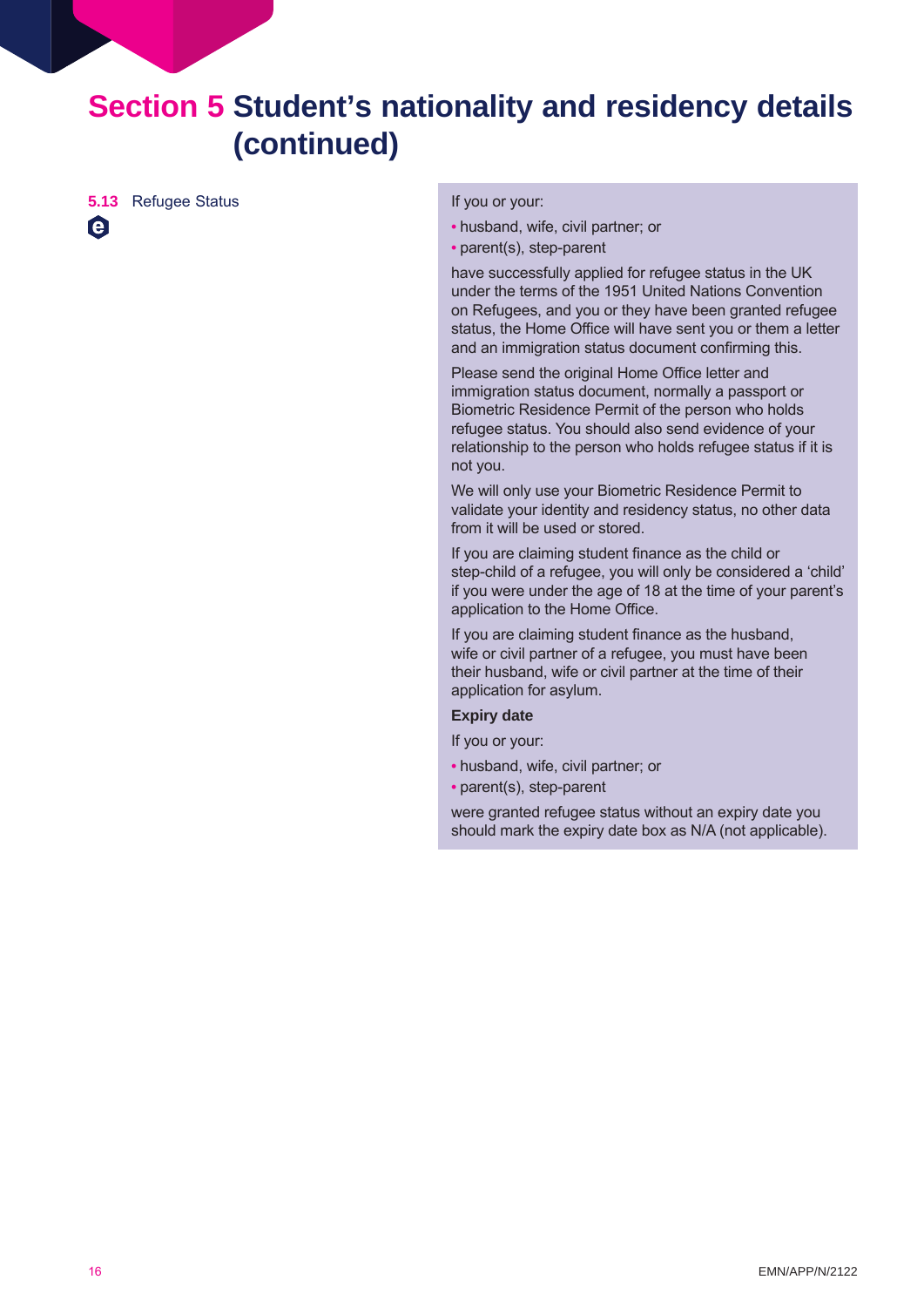

**5.14 Humanitarian Protection If you or your:** 

 $\Theta$ 

- husband, wife, civil partner
- parent(s), step-parent

have been granted Humanitarian Protection, you, or they, will have received a letter and an immigration status document from the UK Home Office confirming this.

Please send the original Home Office letter and an Immigration Status Document, normally a passport or Biometric Residence Permit, of the person who has been granted Humanitarian Protection. You should also send evidence of your relationship to the person who has been granted Humanitarian Protection status if it is not you.

We will only use your Biometric Residence Permit to validate your identity and residency status, no other data from it will be used or stored.

If you are claiming student finance as the child or step-child of a person granted Humanitarian Protection, you will only be considered a 'child' if you were under the age of 18 at the time of your parent's application to the Home Office.

If you are claiming student finance as the husband, wife or civil partner of someone who has been granted Humanitarian Protection, you must have been their husband, wife or civil partner at the time of their application for asylum.

e

**5.15** Child of a Turkish Worker The To get student finance as the child of a Turkish worker, your Turkish parent must be working in the UK on the first day of your course. You must be ordinarily resident in the UK, Gibraltar, EEA, Switzerland or Turkey for three years prior to the first day of your first academic year.

> Please send the original Home Office letter and your Biometric Residence Permit.

We will only use your Biometric Residence Permit to validate your identity and residency status, no other data from it will be used or stored.

You must provide evidence to show that you are the child of a Turkish worker by sending us your parent's original passport or national identity card. You must also send us your birth certificate or equivalent.

As proof of your parent's employment in the UK, you must send their contract of employment.

You must also send the Home Office letter confirming your parent has extended leave to remain in the UK.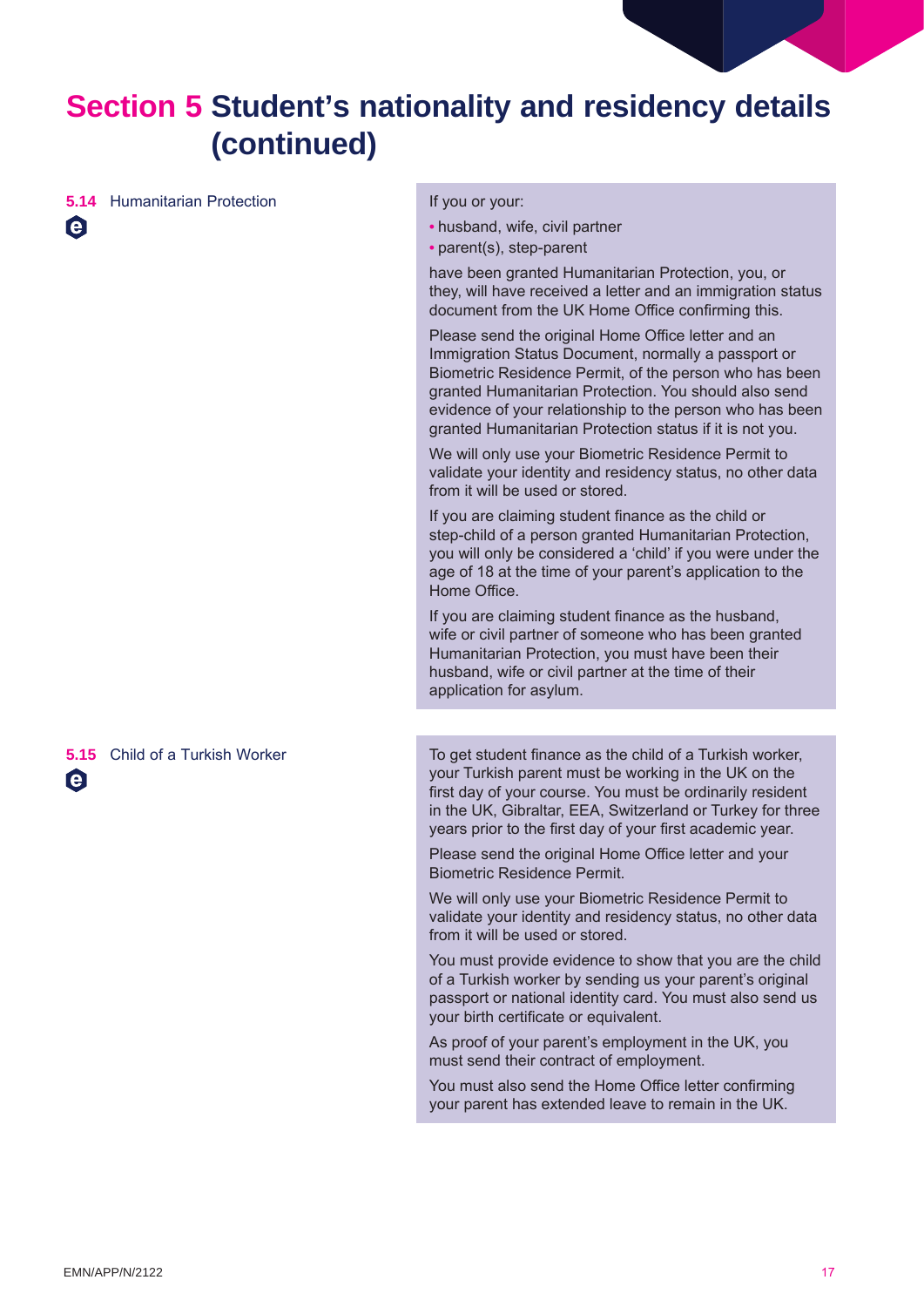**5.16** Leave to Remain in the UK under section 67 A

If you have been granted 'Leave to Remain' in the UK under section 67 of the Immigration Act 2016, or are the dependant child of someone who has, you, or they, will have received a letter and an immigration status document from the UK Home Office confirming this.

Please send the original Home Office letter and Biometric Residence Permit of the person who has been granted 'Leave to Remain' under section 67 of the Immigration Act 2016. You should also send evidence of your relationship to the person if you are the dependant child of someone who has been granted 'Leave to Remain' in the UK under section 67 of the Immigration Act 2016.

We will only use your Biometric Residence Permit to validate your identity and residency status, no other data from it will be used or stored.

If you are claiming student finance as the dependent child or step-child of a person granted 'Leave to Remain' in the UK under section 67 of the Immigration Act 2016, you will only be considered a 'child' if you were under the age of 18 at the time of your parent's application to the Home Office.

**5.17** Calais Leave **If you have been granted Calais leave in the UK**, or are the dependant child of someone who has, you, or they, will have received an immigration status document from the UK Home Office confirming this.

> Please send the original Home Office letter and Biometric Residence Permit of the person who has been granted Calais leave. You should also send evidence of your relationship to the person who has been granted Calais leave if it is not you.

We will only use your Biometric Residence Permit to validate your identity and residency status, no other data from it will be used or stored.

If you are claiming student finance as the dependent child or step-child of a person granted Calais leave, you will only be considered a 'child' if you were under the age of 18 at the time of your parent's application to the Home Office.

e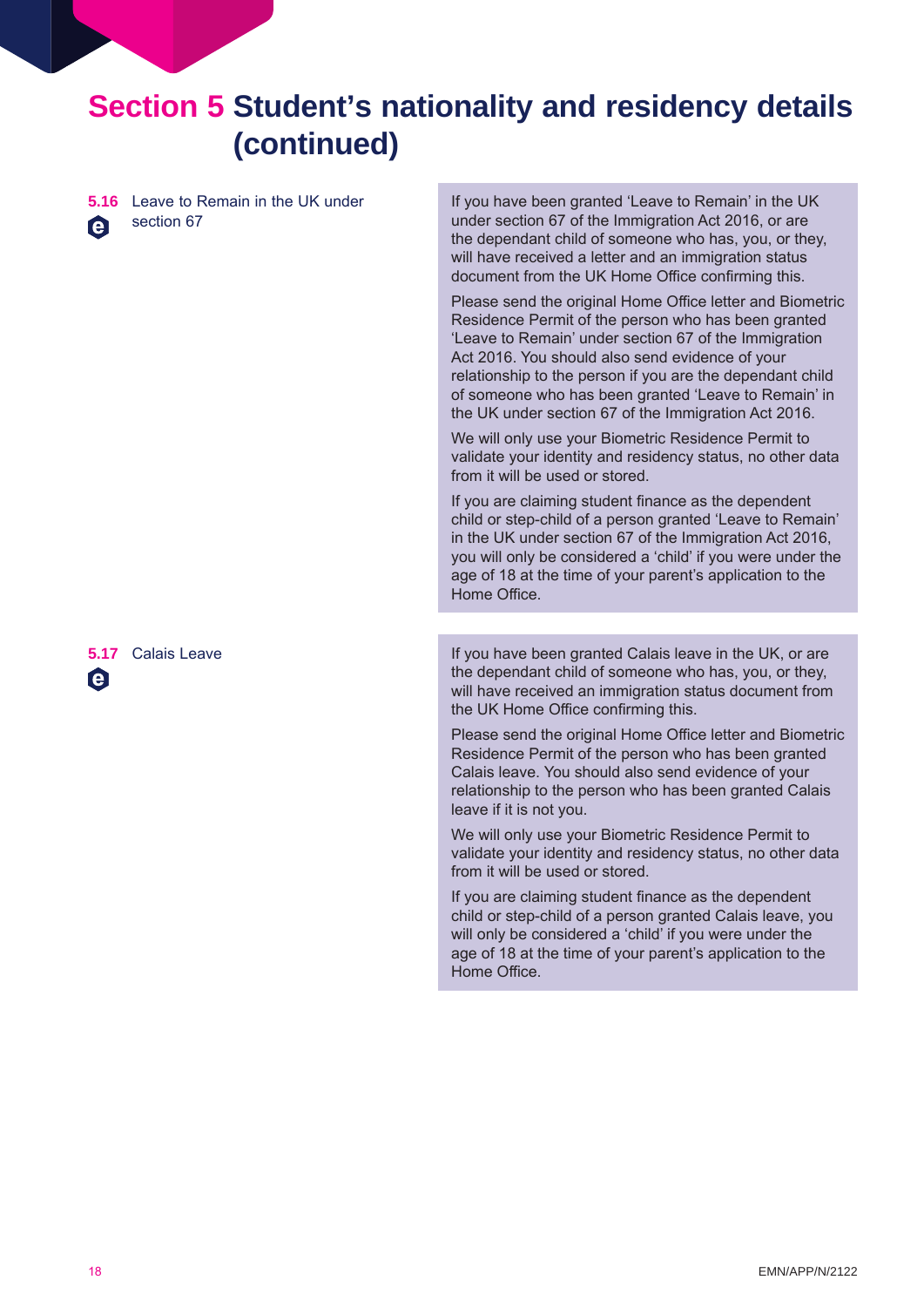| 5.18<br>$\boldsymbol{\Theta}$         | Indefinite Leave to Remain as a victim of<br>domestic violence | If you have been granted 'Indefinite Leave to Remain'<br>in the UK as a victim of domestic violence or abuse,<br>you will have received a letter from the Home Office<br>confirming this.<br>Please send the original Home Office letter and your<br><b>Biometric Residence Permit.</b>                                                                                                                                                                         |
|---------------------------------------|----------------------------------------------------------------|-----------------------------------------------------------------------------------------------------------------------------------------------------------------------------------------------------------------------------------------------------------------------------------------------------------------------------------------------------------------------------------------------------------------------------------------------------------------|
|                                       |                                                                | We will only use your Biometric Residence Permit to<br>validate your identity and residency status, no other data<br>from it will be used or stored.                                                                                                                                                                                                                                                                                                            |
|                                       |                                                                |                                                                                                                                                                                                                                                                                                                                                                                                                                                                 |
| 5.19<br>$\boldsymbol{\Theta}$         | Indefinite Leave to Remain as a bereaved<br>partner            | If you have been granted 'Indefinite Leave to Remain' in<br>the UK as a bereaved partner, you will have received a<br>letter from the Home Office confirming this.                                                                                                                                                                                                                                                                                              |
|                                       |                                                                | Please send the original Home Office letter and your<br><b>Biometric Residence Permit.</b>                                                                                                                                                                                                                                                                                                                                                                      |
|                                       |                                                                | We will only use your Biometric Residence Permit to<br>validate your identity and residency status, no other data<br>from it will be used or stored.                                                                                                                                                                                                                                                                                                            |
|                                       |                                                                |                                                                                                                                                                                                                                                                                                                                                                                                                                                                 |
| 5.20<br>5.21<br>$\boldsymbol{\Theta}$ | Long residency - under 18<br>Long residency - 18 and over      | To be eligible for support under the long residence<br>category you must have lawful ordinary residence in the<br>UK for the three year period before the first day of the<br>first academic year of your course and must be resident<br>in Northern Ireland. This means you must have held a<br>form of Leave to Remain issued by the Home Office for<br>the whole of the three year period before the first day of<br>the first academic year of your course. |
|                                       |                                                                | If you are under 18 on the first day of the first academic<br>year of your course, you must also have lived in the UK<br>for at least seven years.                                                                                                                                                                                                                                                                                                              |
|                                       |                                                                | If you are 18 or above on the first day of the first<br>academic year of your course, you must also have lived<br>in the UK for at least half of your life or 20 years.                                                                                                                                                                                                                                                                                         |
|                                       |                                                                | As evidence of your date of entry into the UK, please<br>send your original Home Office letter confirming the<br>category of your leave, and the date this was granted,<br>and your Biometric Residency Permit. You should also<br>send any of the following:                                                                                                                                                                                                   |
|                                       |                                                                | • School letter and records on headed paper, signed by<br>the Deputy Head or Head Teacher within the school.<br>The letter and records should confirm dates you were in<br>attendance of the school.<br>• Letter from a GP.                                                                                                                                                                                                                                     |
|                                       |                                                                | • Confirmation of university/college attendance.<br>• Rates bill                                                                                                                                                                                                                                                                                                                                                                                                |
|                                       |                                                                | · Payslips/P60/P45/self-assessed tax return.<br>• Confirmation of employment from your employer. This<br>should be on company headed paper and signed by a<br>senior member of staff with contact details provided.                                                                                                                                                                                                                                             |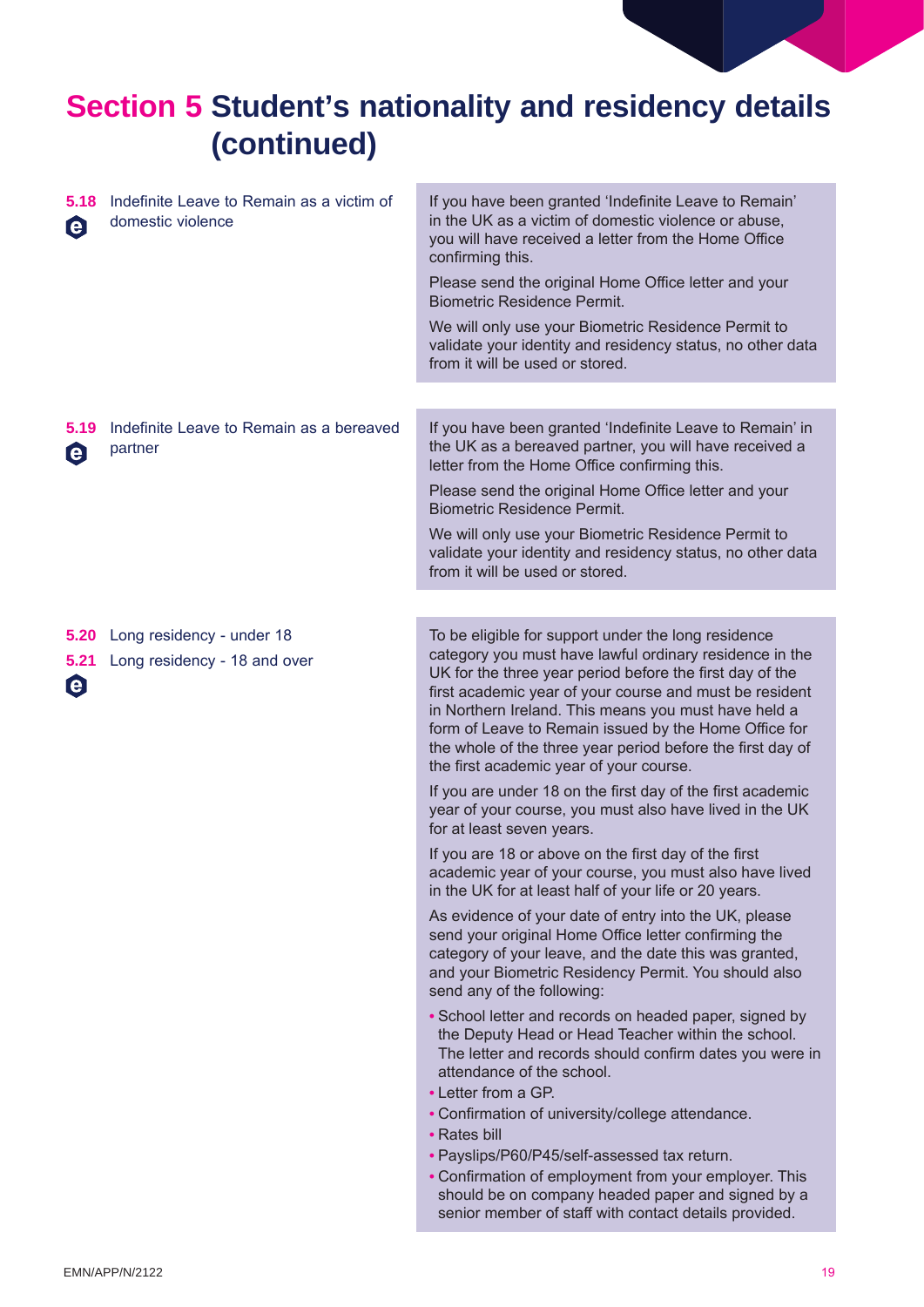**5.22** EU national, family member of EU national or family member of Person of Northern e Ireland resident in Gibraltar

To get student finance as an EU national, you must provide evidence to show you are an EU national, by sending us your original EU passport or national identity card.

To get student finance as the family member of an EU national or Person of Northern Ireland you must be their:

- husband, wife, civil partner;
- child or step-child

You must provide evidence to show you are the family member of a EU national or Person of Northern Ireland by sending their original EU passport or national identity card.

You must also send proof of your relationship to the EU national or Person of Northern Ireland. This may be:

- your marriage or civil partnership certificate; or
- a birth certificate showing your name and the EU national's or Person of Northern Ireland's name; and
- the marriage or civil partnership certificate if you or the EU national or Person of Northern Ireland are a step-child.

If you are claiming student finance as the child or step-child of an EU national or person of Northern Ireland, the term 'child' means a person 'under the age of 21; or dependants of the person or the person's spouse or civil partner.'

To prove your immigration status, you must provide evidence to show your Gibraltarian status, by sending us your Gibraltarian residence permit.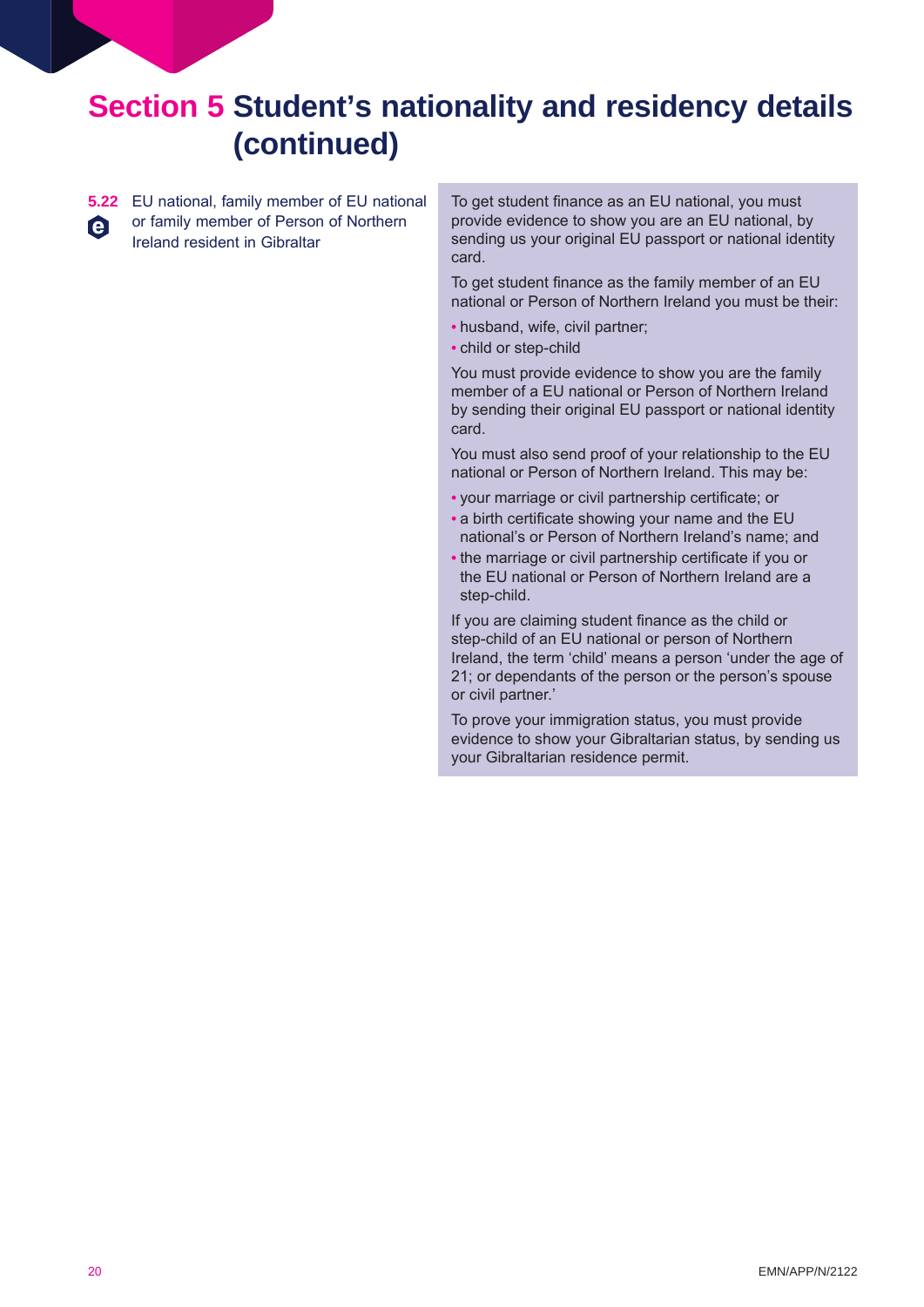## **Section 7 Student's independence details**

| 7.2<br>$\bigcirc$                          | I think I should be an independent<br>student                                                      | If you've been advised to continue as a dependent student<br>(i.e. you're financially dependent on your parent/guardian)<br>but still consider yourself an independent student - call us<br>on 0300 200 7089 to discuss your situation.                                         |
|--------------------------------------------|----------------------------------------------------------------------------------------------------|---------------------------------------------------------------------------------------------------------------------------------------------------------------------------------------------------------------------------------------------------------------------------------|
|                                            |                                                                                                    |                                                                                                                                                                                                                                                                                 |
| 7.3<br>$\bigcirc$<br>$\boldsymbol{\Theta}$ | Living under the care of the Department of<br>Health or foster parent(s)                           | For any three-month period ending on or after the date<br>on which you reached the age of 16 and before the 1<br>September 2021, you have lived under the care of the<br>Department of Health or foster parents, but you have not<br>been under the legal care of your parents. |
|                                            |                                                                                                    | You need to send us:                                                                                                                                                                                                                                                            |
|                                            |                                                                                                    | A letter on headed paper from the Department of Health<br>which confirms you are living under their care or with<br>foster parents.                                                                                                                                             |
|                                            |                                                                                                    | This letter must also confirm your current address; and<br>must be signed by an official from the Department of<br>Health and include an official stamp.                                                                                                                        |
|                                            |                                                                                                    |                                                                                                                                                                                                                                                                                 |
| $\boldsymbol{\Theta}$                      | Receiving Income Support or<br>income-related Employment and<br>Support Allowance in your own name | You need to send us:<br>• your current benefits statement for 6 April 2020 to<br>5 April 2021; or<br>. your Tax Credit Award Notification for 6 April 2020 to<br>5 April 2021.                                                                                                  |
|                                            |                                                                                                    |                                                                                                                                                                                                                                                                                 |
| $\boldsymbol{\Theta}$                      | Responsible for a child                                                                            | You need to send us:<br>• your most recent Child Benefit statement; or                                                                                                                                                                                                          |

- your most recent Tax Credit Award Notification; **or**
- your child's **original** birth certificate.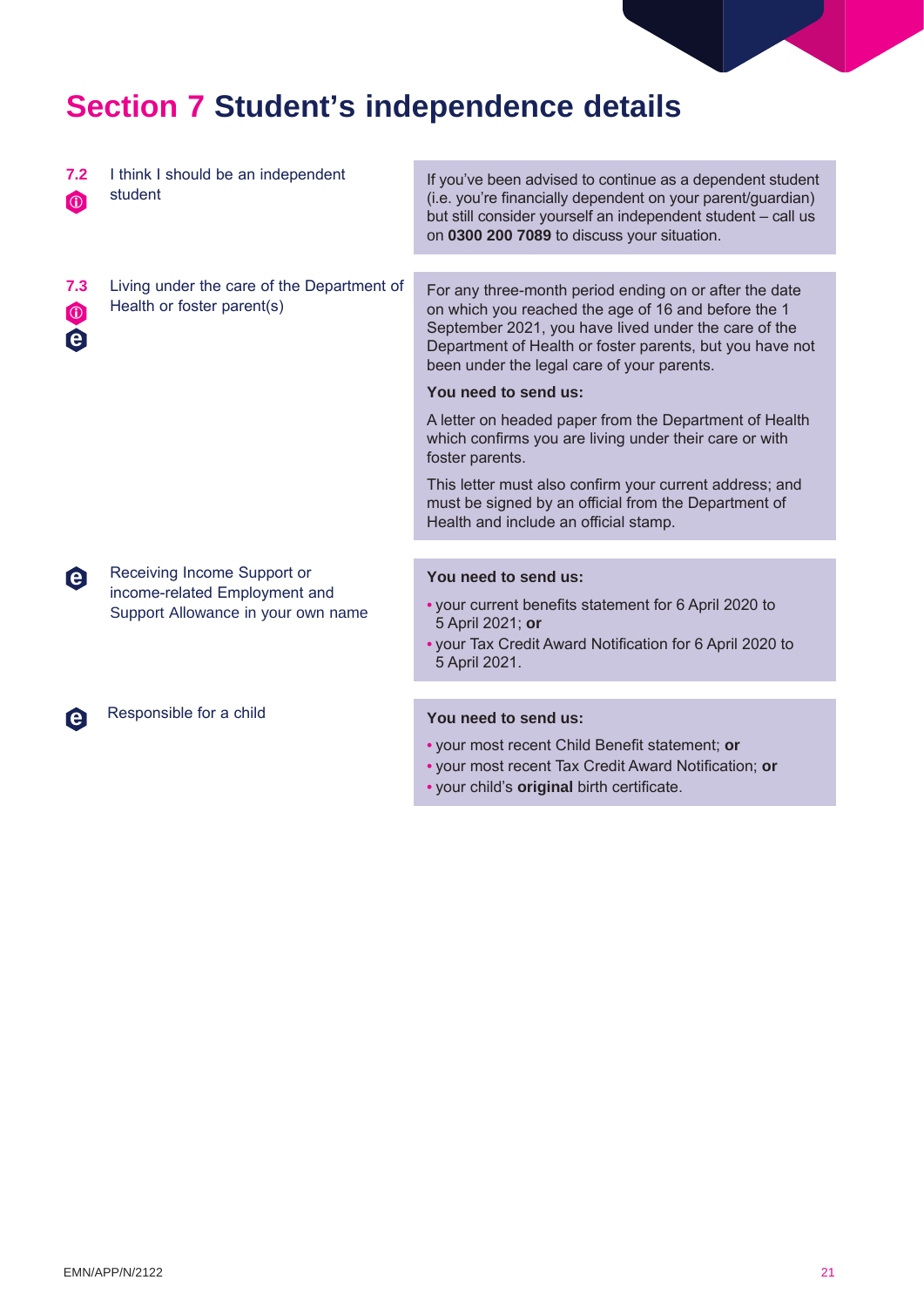## **Section 8 Financial details**

## **Part A**



## **in** Self assessed

#### **If you completed an online tax return**

You should refer to your saved online tax return for the income figures required in this section.

#### **If you completed a paper tax return**

There's an online guide to help you answer the questions in this section which you can download from **<www.nidirect.gov.uk>** or if you would like a copy to be sent to you call us on **0300 200 7089**.



#### **Data sharing**

We will check the financial information that you provide with HM Revenue & Customs (HMRC). This information will be kept securely and held strictly under the provisions of the applicable data protection legislation.

If you fail to provide your National Insurance number on the application form we will ask you to provide your financial documents. If your National Insurance number is shown on any documents you send us in support of an application, we will use this information and share and check it with HMRC in order to obtain accurate financial information about you.

## **Part B**

#### **Financial information for tax year 2019-20**

 $\omega$ **e**  If your household income has

If your nousehold income has<br>permanently dropped since 2019-20 To be eligible to get EMA payments your total household income amount must be:

- £20,500 or less, and the student is the only young person; **or**
- £22,500 or less, **and** there's more than one young person who qualifies for Child Benefit in the household.

If in tax year 2019-20 you earned over this threshold, but since then your income has permanently dropped below it, you can be considered for EMA using your current household income.

#### **We need proof of your current household income; you need to send us:**

- your latest Income Support letter; **or**
- your pay slips for last 3 months.
- **If self assessed** a letter from your accountant on headed paper that states your last three months' income. This letter must be signed and dated.

#### **And proof to show that your household income has permanently dropped; send us:**

- your P45; **or**
- your redundancy letter; **or**
- a letter from your employer on headed paper that explains the permanent drop in income. This letter must be signed and dated.

#### **If there are two parents/guardians in your household**

If the income has dropped for one parent/guardian, the other must also provide evidence of their earnings.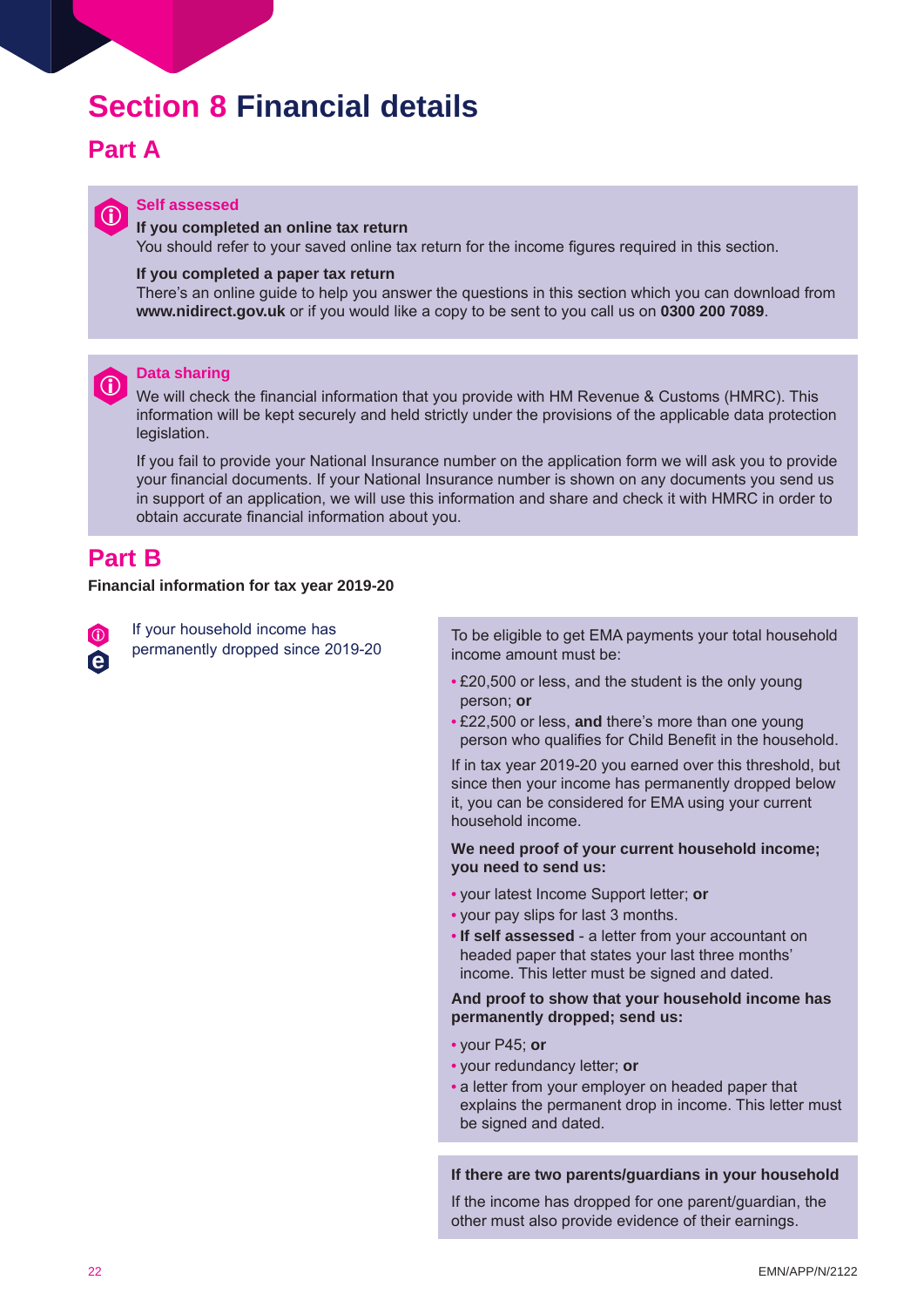## **Section 8 Financial details (continued)**

| 8.2<br>$\boldsymbol{\omega}$ | Income from salary or wages                                         | If as part of your salary or wages for tax year 2019-20<br>you received tips and other payments that did<br>not show on your P60, you still need to include this<br>figure when providing your total income amount earned<br>from employment.                                                                                                                                                                                                                                                              |
|------------------------------|---------------------------------------------------------------------|------------------------------------------------------------------------------------------------------------------------------------------------------------------------------------------------------------------------------------------------------------------------------------------------------------------------------------------------------------------------------------------------------------------------------------------------------------------------------------------------------------|
|                              |                                                                     |                                                                                                                                                                                                                                                                                                                                                                                                                                                                                                            |
| $\omega$                     | Income from taxable state benefits                                  | Only include income received for the following benefits:<br>• Bereavement Allowance<br>• Carer's Allowance<br>• Contribution-based Employment and Support<br>Allowance<br>• Graduated retirement benefit<br>• Incapacity Benefit (only include the amount received<br>after 28 weeks of incapacity)<br>• Industrial Death Benefit<br>• Jobseeker's Allowance<br>• Statutory Adoption Pay<br>• Statutory Maternity Pay<br>• Statutory Paternity Pay<br>• Statutory Sick Pay<br>• Widowed Parent's Allowance |
|                              |                                                                     |                                                                                                                                                                                                                                                                                                                                                                                                                                                                                                            |
| 8.4<br>$\omega$              | Income from savings and investments                                 | To make this question easier to answer, we have split<br>it up into four separate parts. You may or may not have<br>received income from every part, just tell us about the<br>ones you did.<br>Only tell us about the amount of interest/income you<br>gained from savings and investments during tax year<br>2019-20, not the actual amount of savings or invested<br>sums you had.                                                                                                                      |
|                              |                                                                     |                                                                                                                                                                                                                                                                                                                                                                                                                                                                                                            |
| $\left[ 0\right]$            | Total interest from UK banks, building<br>societies and unit trusts | This is gross UK interest (before tax has been deducted)<br>You must include interest you receive on bank, building<br>society and other savings accounts unless it is<br>specifically non-taxable, for example, a non-taxable<br>Individual Savings Account (ISA) etc.<br>If you did not declare any savings and investment<br>income to HMRC, refer to your bank or building society<br>statements for these figures.                                                                                    |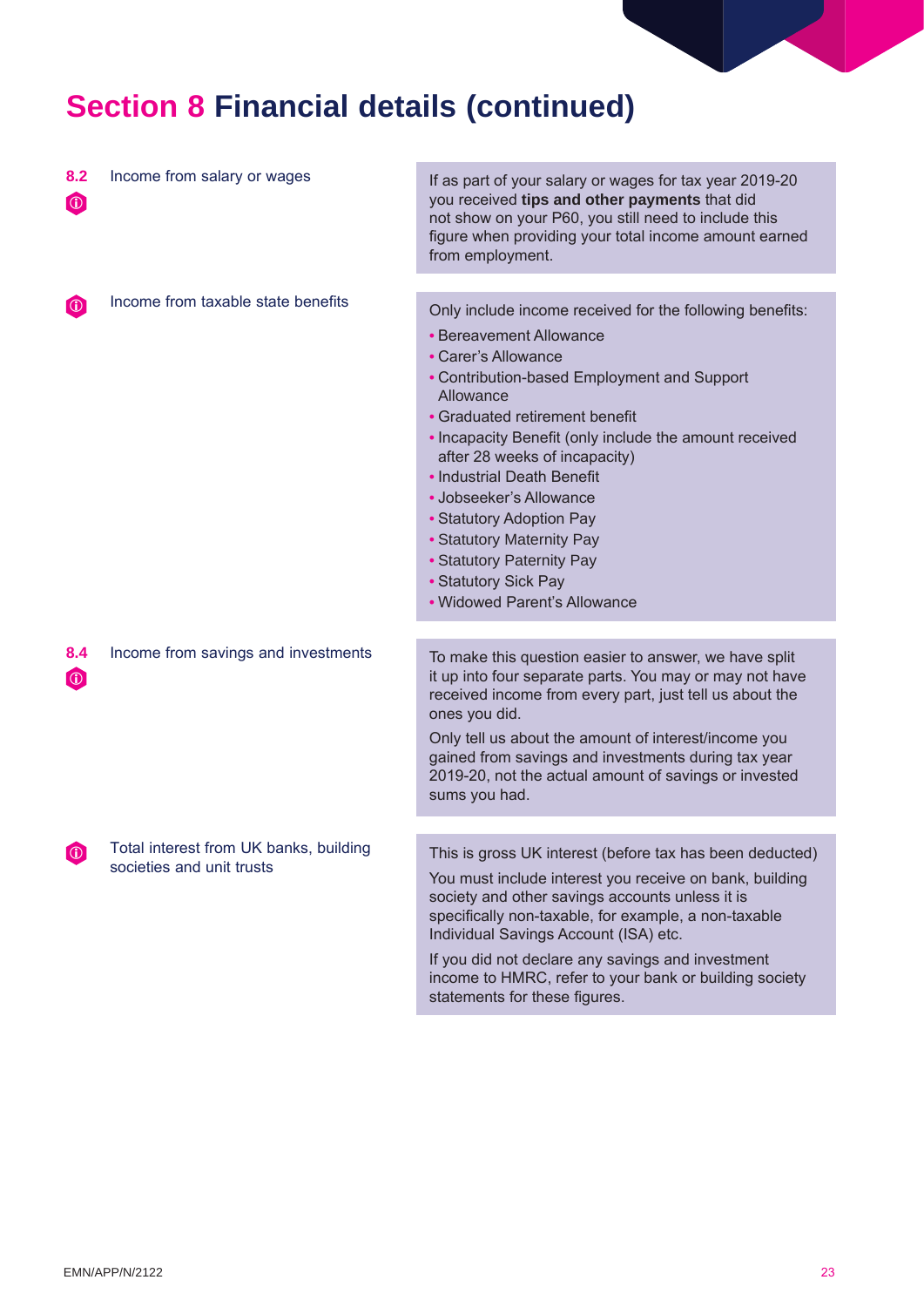| <b>Section 8 Financial details (continued)</b> |                                                                           |                                                                                                                                                                                                                                                                                                                                                                                                                                                                                                                                                                                                       |  |
|------------------------------------------------|---------------------------------------------------------------------------|-------------------------------------------------------------------------------------------------------------------------------------------------------------------------------------------------------------------------------------------------------------------------------------------------------------------------------------------------------------------------------------------------------------------------------------------------------------------------------------------------------------------------------------------------------------------------------------------------------|--|
| $\omega$                                       | Total income from UK life insurance<br>gains, securities and partnerships | This includes:<br>• Interest from gilt edged and other UK securities - gross<br>amount before tax<br>• UK life insurance policy etc. gains on which tax was<br>treated as paid<br>• UK life insurance policy etc. gains on which no tax was<br>treated as paid<br>• UK life insurance policy etc. gains from voided ISAs<br>• Your share of taxed interest etc.<br>• Total untaxed savings income taxable at 20%<br>• Taxed income taxable at 10%<br>• Taxed income taxable at 20%                                                                                                                    |  |
| $\lbrack \mathbb{O} \rbrack$                   | Total income from UK investments and<br>dividends                         | This includes:<br>• Dividends from UK companies<br>• Other dividends<br>• Stock dividends<br>. Non-qualifying distributions and close company loans<br>written off or released<br>• Share schemes - taxable amount                                                                                                                                                                                                                                                                                                                                                                                    |  |
| $\lbrack \text{ } 0 \rbrack$                   | Total income from foreign investment<br>and dividends                     | This includes:<br>• Foreign dividends<br>• Interest and other income from overseas savings<br>• Dividends from foreign companies<br>• Dividend income received by a person overseas                                                                                                                                                                                                                                                                                                                                                                                                                   |  |
| 8.5<br>$\omega$                                | Taxable benefits in kind                                                  | This includes:<br>• Assets placed at employee's disposal<br>(cars, property, goods or other assets)<br>• Payments made on behalf of employee<br>• Vouchers and credit cards<br>• Living accommodation<br>• Mileage allowance and passenger payments<br>. Total cash equivalent of all cars/vans made available<br>. Total cash equivalent of fuel for all cars/vans made<br>available<br>• Cash equivalent of loans after deducting any interest<br>paid by the borrower<br>• Private medical treatment or insurance<br>• Qualifying relocation expenses payments and benefits<br>· Services supplied |  |

- Assets placed at employee's disposal
- Other items (including subscriptions and professional fees)
- Expenses payments made to, or on behalf of, the employee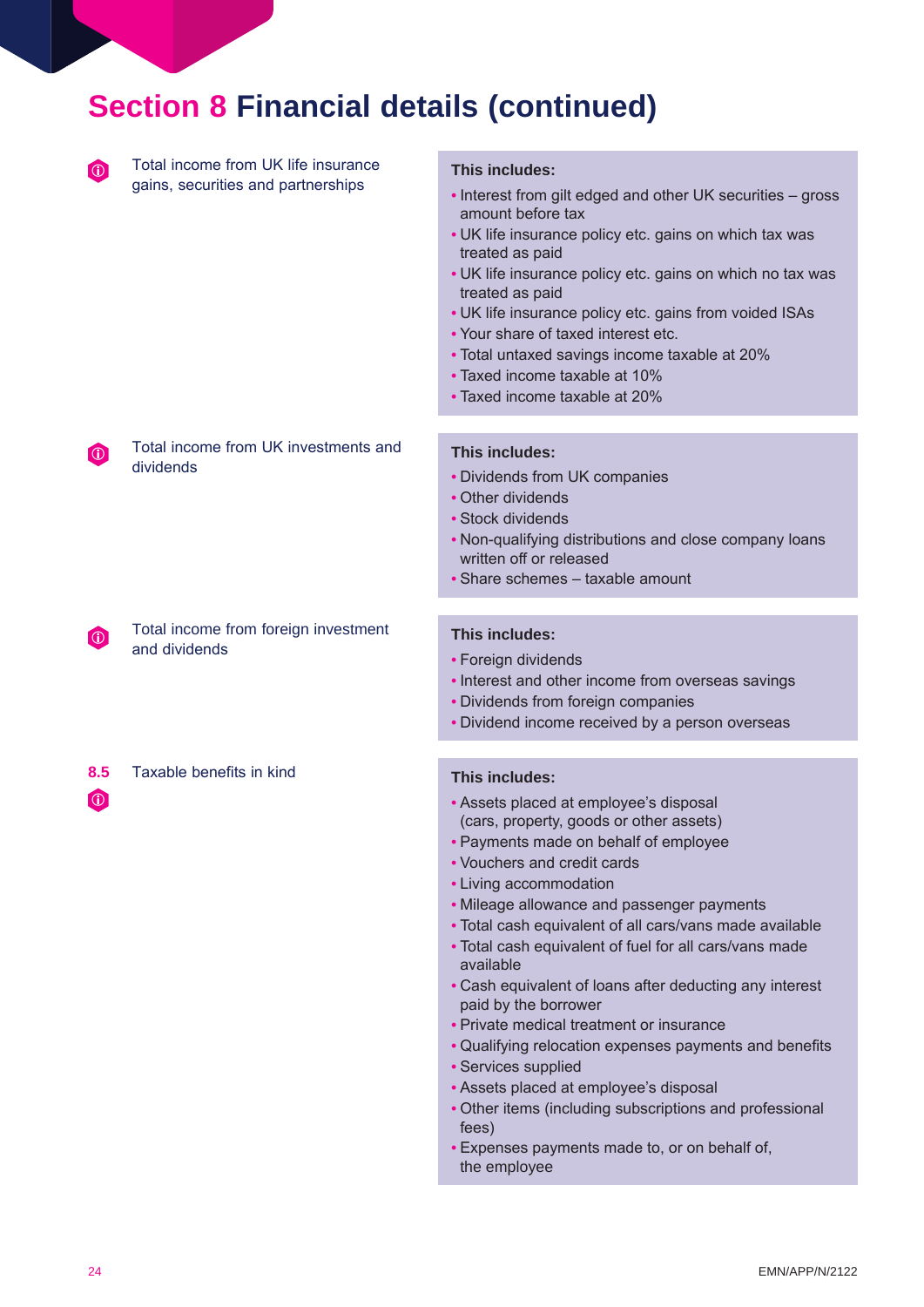## **Section 8 Financial details (continued)**

## **Part C**

### **Any other income**

| 8.7<br>$\boldsymbol{\omega}$ | Income from self-employment            | To make this question easier to answer, we have split it up<br>into two parts. You may or may not have received income<br>from both parts, just tell us about the ones you did.                                                                                                                                            |
|------------------------------|----------------------------------------|----------------------------------------------------------------------------------------------------------------------------------------------------------------------------------------------------------------------------------------------------------------------------------------------------------------------------|
|                              |                                        |                                                                                                                                                                                                                                                                                                                            |
| $\omega$                     | Total taxable profit from businesses   | This includes:                                                                                                                                                                                                                                                                                                             |
|                              |                                        | • Total taxable profits from this business (aggregated for<br>multiple self employments)                                                                                                                                                                                                                                   |
|                              |                                        |                                                                                                                                                                                                                                                                                                                            |
| $\lbrack \text{ } 0 \rbrack$ | Total taxable profit from partnerships | This includes:                                                                                                                                                                                                                                                                                                             |
|                              |                                        | • Share of total taxed and untaxed income other than that<br>taxable at 10% and 20%<br>• Your share of total taxable profit from the partnerships                                                                                                                                                                          |
|                              |                                        |                                                                                                                                                                                                                                                                                                                            |
| 8.8                          | Income as a Minister of religion       | This includes:                                                                                                                                                                                                                                                                                                             |
| $\boldsymbol{\omega}$        |                                        | • Taxable income minus expenses (Ministers of religion)<br>that are not included in your P60 or P11D                                                                                                                                                                                                                       |
|                              |                                        |                                                                                                                                                                                                                                                                                                                            |
| 8.9                          | Any other taxable income or lump       | This includes:                                                                                                                                                                                                                                                                                                             |
| $\lbrack \text{ } 0 \rbrack$ | <b>sums</b>                            | • Other taxable income - before expenses and tax<br>taken off<br>• Foreign earnings not taxable in the UK<br>• Taxable lump sums<br>• Lump sums or benefits received from an<br><b>Employer Financed Retirements Benefit Scheme</b><br>excluding pensions<br>• Redundancy and other lump sums and compensation<br>payments |
|                              |                                        |                                                                                                                                                                                                                                                                                                                            |
| 8.10                         | Income from property lettings          | This includes:                                                                                                                                                                                                                                                                                                             |
| $\omega$                     |                                        | • Income from UK property<br>• Income from foreign property or land                                                                                                                                                                                                                                                        |
|                              |                                        |                                                                                                                                                                                                                                                                                                                            |
| 8.11                         | Income from UK trusts                  | This includes:                                                                                                                                                                                                                                                                                                             |
| $\boldsymbol{\omega}$        |                                        | • Discretionary income payment from a UK resident trust<br>- net amount<br>. Discretionary income payment from a UK resident trust                                                                                                                                                                                         |
|                              |                                        | - total payments from settlor-interested trusts<br>. Non-discretionary income entitlement from a trust                                                                                                                                                                                                                     |
|                              |                                        | - net amount of non-savings income                                                                                                                                                                                                                                                                                         |
|                              |                                        | . Non-discretionary income entitlement from a trust<br>- net amount of savings income                                                                                                                                                                                                                                      |

- Non-discretionary income entitlement from a trust – net amount of dividend income
- Income chargeable on settlors
- Income from UK estates
- Foreign estate income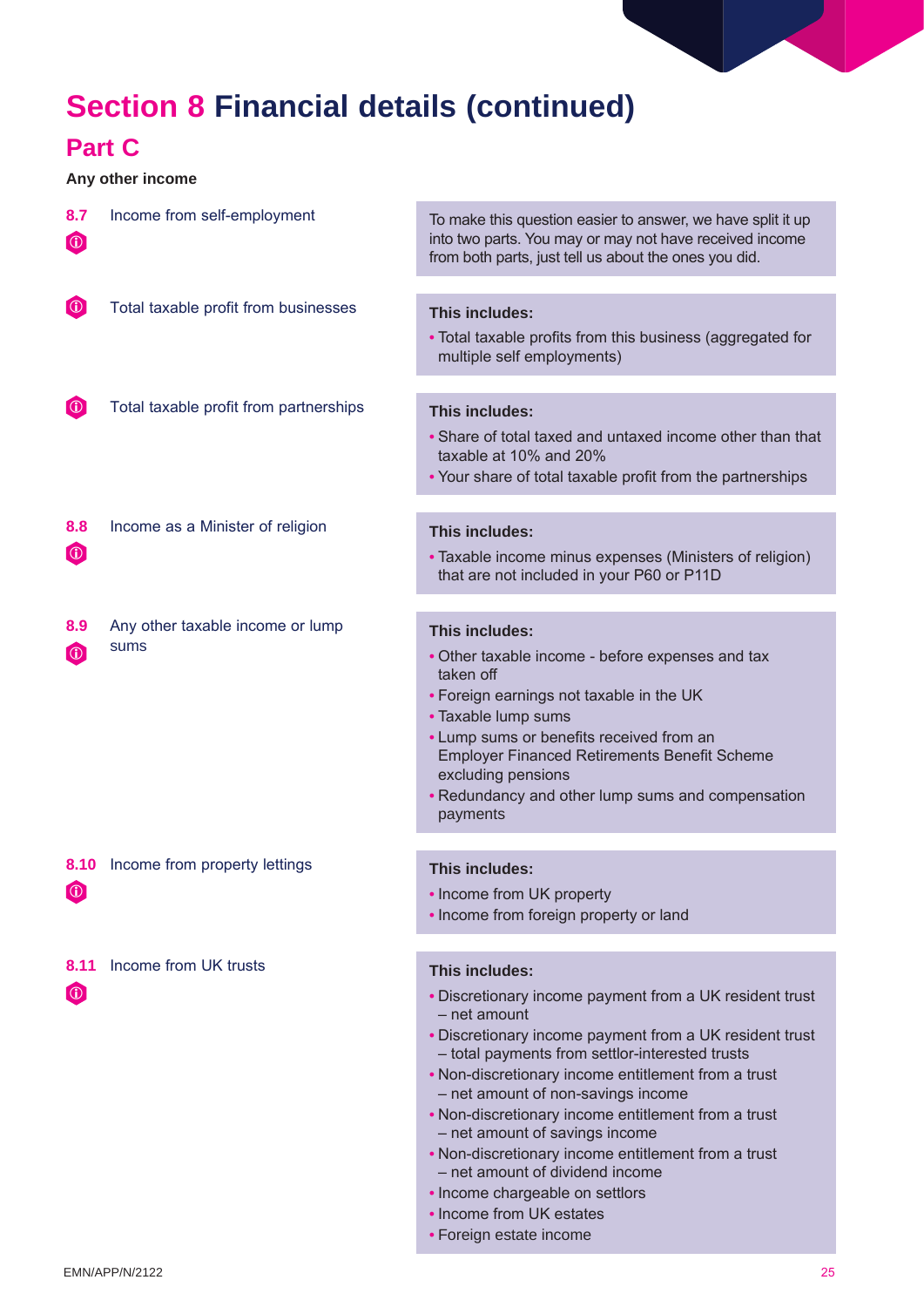## **Section 8 Financial details (continued)**

| $\omega$                      | 8.12 Foreign income             | This includes:<br>• Total taxable amount of overseas pensions, social<br>security benefits and royalties etc.<br>• Total taxable amount of all other income received by a<br>person abroad and any remitted 'ring fenced' foreign<br>income<br>• Gains on disposals of holdings offshore funds and<br>discretionary income from non-resident trusts<br>• Benefit received from an overseas trust, company or<br>other person<br>• Gains on foreign life policies (amount of gain) |
|-------------------------------|---------------------------------|-----------------------------------------------------------------------------------------------------------------------------------------------------------------------------------------------------------------------------------------------------------------------------------------------------------------------------------------------------------------------------------------------------------------------------------------------------------------------------------|
| 8.13<br>$\boldsymbol{\omega}$ | Income from an overseas pension | This includes:<br>• Value of pension benefits in excess of your Available<br>Lifetime Allowance, taken by you as a lump sum<br>• Amount of unauthorised payment from a pension<br>scheme, not subject to surcharge<br>• Total amount of unauthorised payment from a pension<br>scheme, subject to surcharge<br>• Taxable short service refund of contribution<br>(overseas pension schemes only)<br>• Taxable lump sum death benefit payment<br>(overseas pensions only)          |

**8.14** Other overseas income and gains  $\bigcirc$ 

## **Part D**

#### **Income deductions**

**8.17** Allowable expenses on which you

 $\odot$  claimed tax relief

#### **This includes:**

• Amount of omissions (exemptions under transfer of foreign assets)

#### **This includes:**

- Total amount of allowable expenses
- Foreign tax for which tax credit relief not claimed
- Business travel and subsistence expenses
- Fixed deductions for expenses
- Professional fees and subscriptions
- Other expenses and capital allowances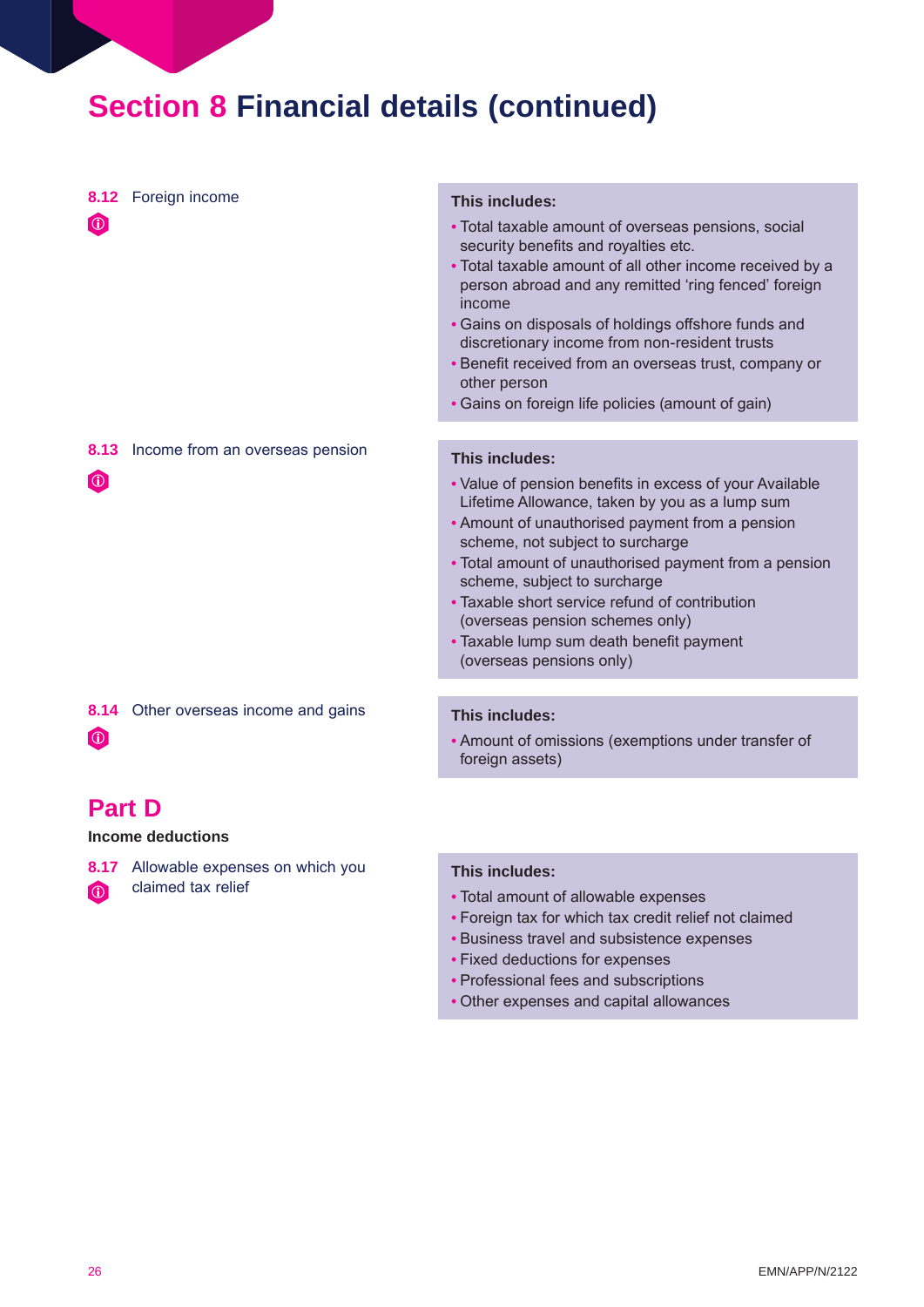

## **Section 9 Student's family details**

**9.2** Ineligible as earning over the maximum **in** threshold for EMA entitlement

**9.3** Other young people in the household who **e** are:

**•** under the age of 16 and qualify for Child Benefit

**or** 

**•** aged 16, 17, 18, 19 or 20 on 1 September 2021, in full-time further education **and** qualify for Child Benefit

To be eligible to get EMA payments your total household income amount must be:

- £20,500 or less, and the student is the only young person; **or**
- £22,500 or less, **and** there's more than one young person who qualifies for Child Benefit in the household.

If you want to speak to someone about your specific situation you can call **0300 200 7089**.

**You need to send evidence for each child you named in 9.3.** 

#### **If they're under 16, send us:**

- your household's most recent Child Benefit statement; **or**
- the child's birth certificate; **or**
- your household's Tax Credit Award Notification that lists each young person.

#### **If they're 16, 17, 18, 19 or 20, send us:**

- your household's most recent Child Benefit statement; **or**
- your household's Tax Credit Award Notification that lists each young person; **or**
- the child's birth certificate **and** a confirmation of enrolment or award from a Further Education Institution as proof that the child has been accepted onto a course.